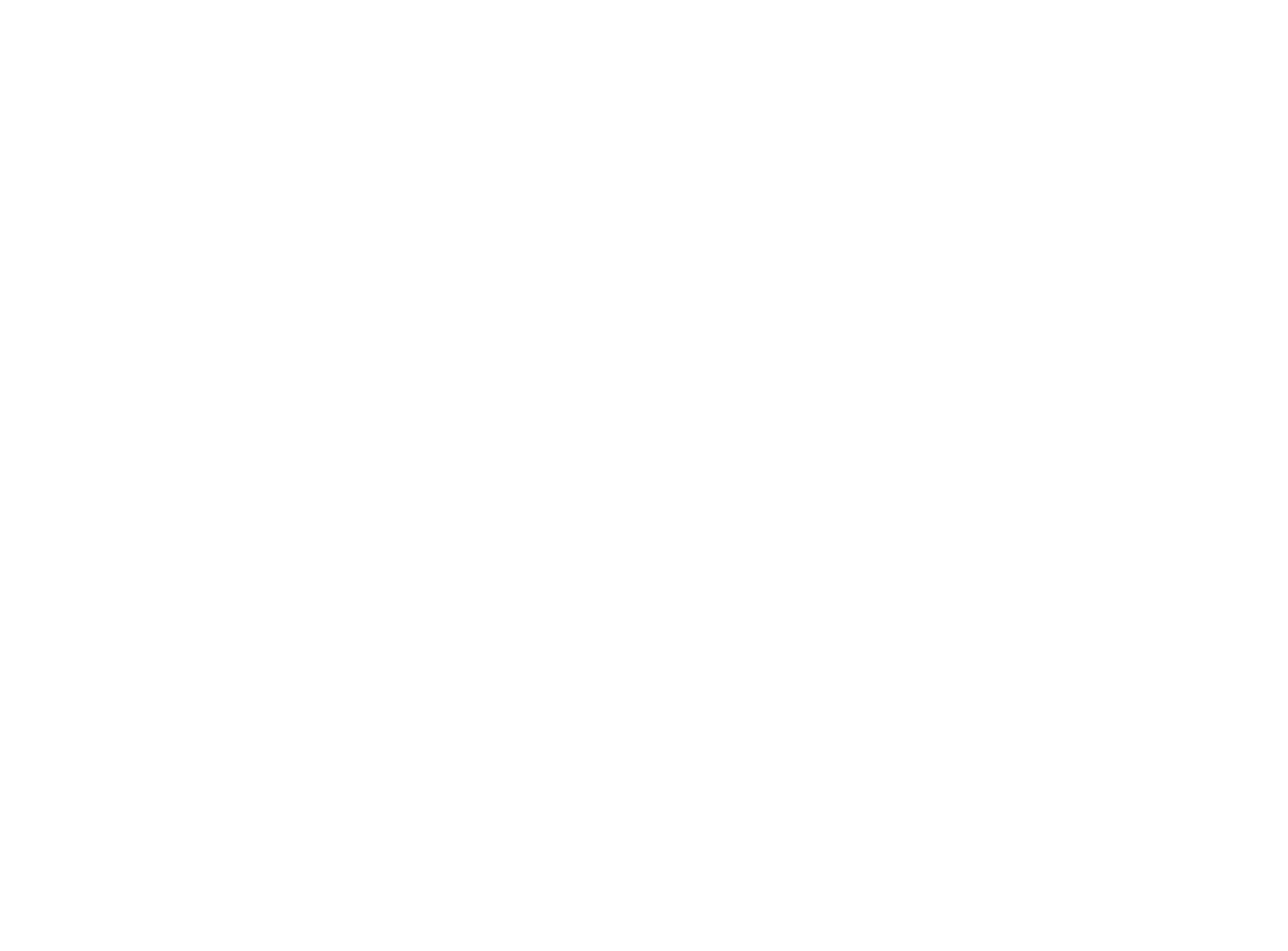Pagina: 1

|                                                                                                    |                                                                                                                                                                                                          | CONSEJO PROVINCIAL DE EDUCACION<br>JUNTA DE CLASIFICACION DE EDUCACION PRIMARIA                                                                                                                                                                                                                                                                                                                                                                                                                                                                                      |   |                                                                                                                                                                                                                                                                                                                                                                                                                                                                                      |                                                                                                                                                                                                                                                                                                                                                                                                                                                                                                                           | Fecha de Emision: 06/12/2021                                                                                                                                                                                                                                                                                                                                               | Hora de Emision: 13:32:35                                                                                                                                                                                                                                                |
|----------------------------------------------------------------------------------------------------|----------------------------------------------------------------------------------------------------------------------------------------------------------------------------------------------------------|----------------------------------------------------------------------------------------------------------------------------------------------------------------------------------------------------------------------------------------------------------------------------------------------------------------------------------------------------------------------------------------------------------------------------------------------------------------------------------------------------------------------------------------------------------------------|---|--------------------------------------------------------------------------------------------------------------------------------------------------------------------------------------------------------------------------------------------------------------------------------------------------------------------------------------------------------------------------------------------------------------------------------------------------------------------------------------|---------------------------------------------------------------------------------------------------------------------------------------------------------------------------------------------------------------------------------------------------------------------------------------------------------------------------------------------------------------------------------------------------------------------------------------------------------------------------------------------------------------------------|----------------------------------------------------------------------------------------------------------------------------------------------------------------------------------------------------------------------------------------------------------------------------------------------------------------------------------------------------------------------------|--------------------------------------------------------------------------------------------------------------------------------------------------------------------------------------------------------------------------------------------------------------------------|
|                                                                                                    |                                                                                                                                                                                                          |                                                                                                                                                                                                                                                                                                                                                                                                                                                                                                                                                                      |   |                                                                                                                                                                                                                                                                                                                                                                                                                                                                                      | LISTADO DEFINITIVO DE DOCENTES INSCRIPTOS FUERA DE LA LOCALIDAD A¥O 2022. -                                                                                                                                                                                                                                                                                                                                                                                                                                               |                                                                                                                                                                                                                                                                                                                                                                            |                                                                                                                                                                                                                                                                          |
|                                                                                                    | Cargo :                                                                                                                                                                                                  | MAESTRO DE A¥O                                                                                                                                                                                                                                                                                                                                                                                                                                                                                                                                                       |   | MAGR                                                                                                                                                                                                                                                                                                                                                                                                                                                                                 |                                                                                                                                                                                                                                                                                                                                                                                                                                                                                                                           |                                                                                                                                                                                                                                                                                                                                                                            |                                                                                                                                                                                                                                                                          |
| NŞ<br>Ord.                                                                                         |                                                                                                                                                                                                          | <u>and I</u> Gral.                                                                                                                                                                                                                                                                                                                                                                                                                                                                                                                                                   |   | Solicitada                                                                                                                                                                                                                                                                                                                                                                                                                                                                           | Legajo Apellido y Nombre   T Puntos Localidad     Domicilio     Localidad del                                                                                                                                                                                                                                                                                                                                                                                                                                             | Domicilio                                                                                                                                                                                                                                                                                                                                                                  | Tel efono                                                                                                                                                                                                                                                                |
| $\mathcal{S}$<br>4<br>5<br>6<br>8<br>9<br>10<br>11<br>12<br>13<br>14<br>18<br>19<br>20<br>21<br>23 | 1 T 59<br>2 T 46<br>T 89<br>T 80<br>T 86<br>T 6<br>T 9<br>T 80<br>T 80<br>TAD 20<br>T 80<br>T 80<br>T 62<br>T 59<br>15 T 90<br>16 T 80<br>7447<br>T <sub>9</sub><br>T 73<br>T 89<br>T 80<br>T 19<br>T 89 | ANDRADA TELMA LUCRECIA<br>LARRETA ELIANA SOLEDAD<br>CONDORI LUIS RUBEN<br>GADEA MARIELA CARINA<br>ROCA ANALIA LUCRECIA<br>PALLERO DANI ELA PAOLA<br>OJEDA NATALIA VANESA<br>URZAGASTE SUSANA ELENA<br>RAMOS MARIA ISABEL<br>MOLINA ROBERTO ANTONIO<br>GIMENEZ PATRICIA J<br>WEISSKOPF VIVIANA<br>NU EZ RENE RAFAEL<br>OLIVERA ANALIA BEATRIZ<br>SAAVEDRA NANCY LILIANA<br>LUNA MIRTA NOEMI<br>NU¥EZ CARINA DELSI<br>MUTIS CECILIA MARTA<br>LARROSA ERICA ANALIA<br>AGUIRRE CLAUDIA PATRICIA<br>VAZQUEZ ADELA BEATRIZ<br>GOMEZ ANA LIA<br>YA¥EZ OSTINELLI LEANDRO J 9 | 9 | 9 51.19 TRES LAGOS<br>9 50.96 TRES LAGOS<br>49.89 TRES LAGOS<br>9 49.37 TRES LAGOS<br>9 49.10 TRES LAGOS<br>49.05 TRES LAGOS<br>48.25 TRES LAGOS<br>48.17 TRES LAGOS<br>47.70 TRES LAGOS<br>47.20 TRES LAGOS<br>46.92 TRES LAGOS<br>46.85 TRES LAGOS<br>46.64 TRES LAGOS<br>9 46.63 TRES LAGOS<br>9 46.36 TRES LAGOS<br>46.19 TRES LAGOS<br>46.17 TRES LAGOS<br>46.15 TRES LAGOS<br>46.10 TRES LAGOS<br>45.82 TRES LAGOS<br>45.67 TRES LAGOS<br>45.47 TRES LAGOS<br>45.47 TRES LAGOS | CERO SOLO 64<br>PASTORA BAUMANN 465<br>GOB GREGORES 1442<br>MAESTRO LANG 886<br>MI TRE 569<br>GDOR. MAYER N 366<br>RIO SANTA CRUZ 1862<br>REIMUNDO FREILE N 1744<br>AV GARCIA SANTILLAN N 830<br>LLAO LLAO 65<br>CALLE 364 N 310<br>B MANANTIALES CALLE 84 N 3126<br>HERNAN CORTES N 2457<br>LLAO LLAO 65<br>AV PERON 145<br>RIO SANTA CRUZ N 1967<br>PUNTA BANDERA 1833<br>NAPOLEON IRUSTA N 133<br>AVDA. PERON N 1819<br>CALLE 603 A N 1244<br>PUNTA BANDERA N 1793<br>CORDOBA N 368 DPTO 6<br>25 DE MAYO N 253 - DTO 2 | EL CHALTEN<br>RIO GALLEGOS<br>EL CALAFATE<br>EL CALAFATE<br>CTE. LUIS PIEDRABUENA<br>CTE. LUIS PIEDRABUENA<br>EL CALAFATE<br>EL CALAFATE<br>EL CALAFATE<br>EL CHALTEN<br>EL CALAFATE<br>EL CALAFATE<br>RIO GALLEGOS<br>EL CHALTEN<br>RIO GALLEGOS<br>EL CALAFATE<br>EL CALAFATE<br>EL CALAFATE<br>EL CALAFATE<br>EL CALAFATE<br>EL CALAFATE<br>RIO GALLEGOS<br>EL CALAFATE | 493175<br>15506322<br>496274<br>492983<br>497315<br>497018<br>1161800327<br>493742<br>495157<br>2966512294<br>2966329718<br>495929<br>2966432904<br>2966512186<br>427330<br>2966591297<br>2966542851<br>491599<br>493404<br>2966562254<br>493671<br>436498<br>2966343878 |
| 24<br>25                                                                                           | <b>TAD 11</b><br>T 9                                                                                                                                                                                     | SCHNABL ROSA MARIA<br>VIVEROS ALICIA                                                                                                                                                                                                                                                                                                                                                                                                                                                                                                                                 |   | 45.25 TRES LAGOS<br>45.24 TRES LAGOS                                                                                                                                                                                                                                                                                                                                                                                                                                                 | AV. LIBERTADOR N 2520<br>CALLE 3019 N§3180                                                                                                                                                                                                                                                                                                                                                                                                                                                                                | EL CALAFATE<br>EL CALAFATE                                                                                                                                                                                                                                                                                                                                                 | 491019<br>2966526629                                                                                                                                                                                                                                                     |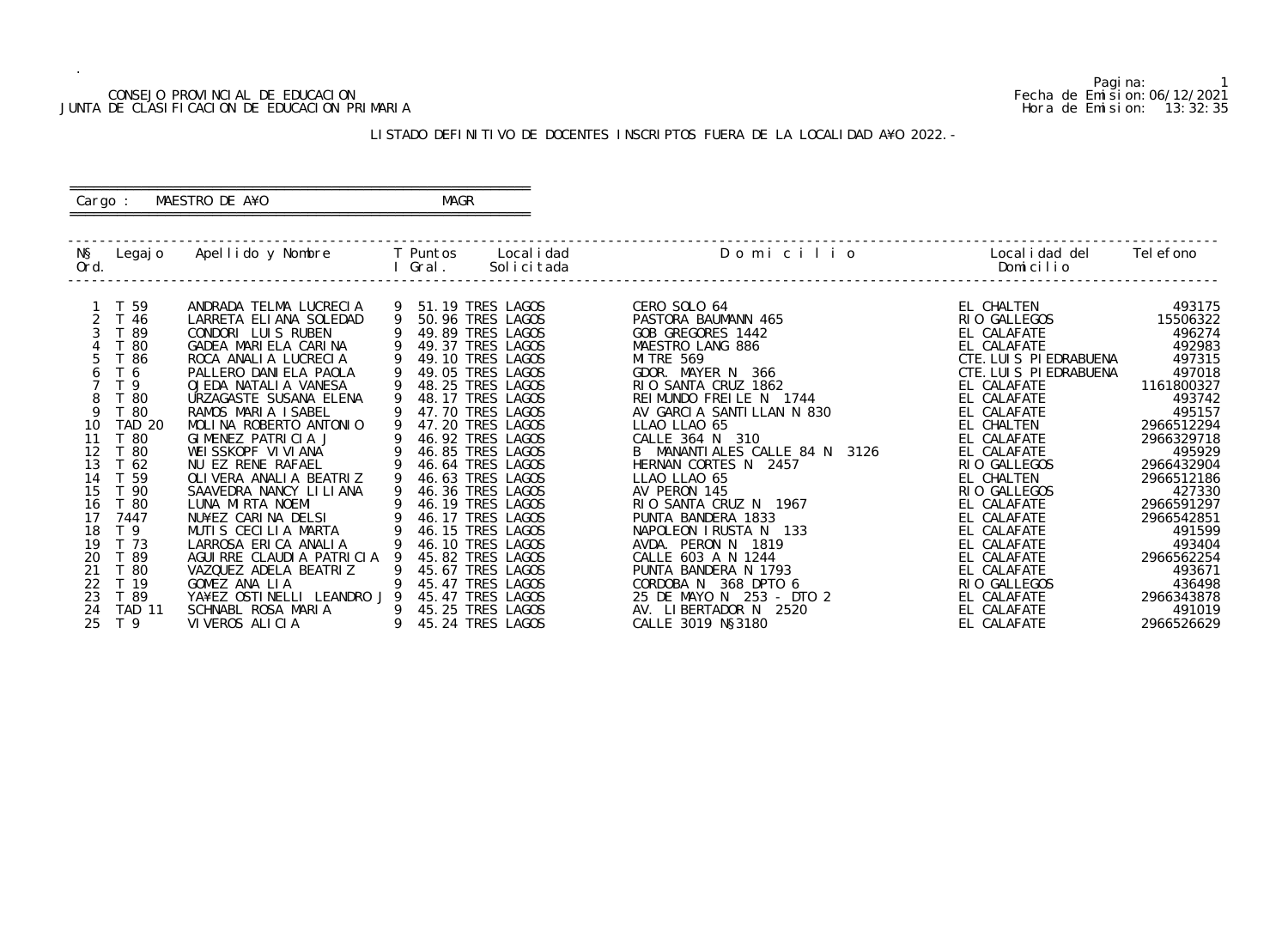#### CONSEJO PROVINCIAL DE EDUCACION Fecha de Emision:06/12/2021 JUNTA DE CLASIFICACION DE EDUCACION PRIMARIA Hora de Emision: 13:32:36

#### ========================================================== Cargo : MAESTRO DE A¥O **MAGR**

#### LISTADO DEFINITIVO DE DOCENTES INSCRIPTOS FUERA DE LA LOCALIDAD A¥O 2022.-

==========================================================

| NŞ<br>Legaj o<br>Ord. | Apellido y Nombre            | T Puntos | Local i dad<br>Solicitada<br>Gral. | Domicilio                        | Localidad del<br>Domicilio | Tel efono  |
|-----------------------|------------------------------|----------|------------------------------------|----------------------------------|----------------------------|------------|
| 7373<br>26            | ROTONDA ALEJANDRA MABEL      |          | 9 45.00 TRES LAGOS                 | CALLE 364 N 136                  | EL CALAFATE                | 2966487909 |
| T 78<br>27            | PEREZ JORGE OMAR             |          | 44.98 TRES LAGOS                   | PASAJE TELLIER N<br>251          | RIO GALLEGOS               | 2966426609 |
| 28<br>T 83            | PRUYAS JORGE ALBERTO         | 9        | 44.96 TRES LAGOS                   | CURUPAYTI N 343                  | RIO GALLEGOS               | 2966429511 |
| 29<br>T 59            | CORBALAN MARIA EUGENIA       | 9        | 44.75 TRES LAGOS                   | LOS CHARITOS 88                  | EL CHALTEN                 | 2966666044 |
| 30<br>T 47            | ROMERO NI LDA ROSA           |          | 44.75 TRES LAGOS                   | 25 DE MAYO 77                    | RIO GALLEGOS               | 15417761   |
| 31<br>T 84            | CARDENAS EDGARDO GUI LLERM 9 |          | 44.73 TRES LAGOS                   | B GUEMES MZA 188 C 06            | LAS HERAS                  | 154744760  |
| 32<br>T 73            | RUEDA ELIAS DARDO            |          | 44.50 TRES LAGOS                   | AVDA PERON N 1897                | EL CALAFATE                | 493458     |
| 33<br>T <sub>2</sub>  | SABATTINI MARIA ALEJANDRA 9  |          | 44.24 TRES LAGOS                   | FRANK LEWIS N 155                | PUERTO SANTA CRUZ          | 292406015  |
| 34<br>T 59            | HERNANDEZ FERNANDA VALERI 9  |          | 43.84 TRES LAGOS                   | LOS HUEMULES 152                 | EL CHALTEN                 | 2966270098 |
| 35<br>T 89            | VERA I SABEL JOVI TA         | 9        | 43.81 TRES LAGOS                   | EGIDIO FERUGLIO 61               | EL CALAFATE                | 491288     |
| 36<br>39              | FLORES HEBE ROSSANA          | 9        | 43.57 TRES LAGOS                   | MIGUEL ARISTIZABAL N 2423        | RIO GALLEGOS               | 2966352830 |
| 37<br>T <sub>2</sub>  | CHACOMA FANY ROSA            |          | 43.02 TRES LAGOS                   | CORDOBA 1027                     | PUERTO SANTA CRUZ          | 2966312384 |
| 38<br>T 73            | RASJIDO CAROLINA ELIZABET 9  |          | 42.61 TRES LAGOS                   | PREFECTURA NAVAL 2316 B LAGO ARG | EL CALAFATE                | 496689     |
| 39<br>T 73            | PLAZA ELIZABETH              | 9        | 42.42 TRES LAGOS                   | JOSE FORMENTI N 265              | EL CALAFATE                | 2994748776 |
| T 9<br>40             | CARLOS QUI ROGA CLAUDIA      | 9        | 42.36 TRES LAGOS                   | CALLE 366 CASA 170               | EL CALAFATE                | 2966529908 |
| T 33<br>41            | DIAZ ROSA MAGDALENA          |          | 42.33 TRES LAGOS                   | CALLE 31 C19 BøPATAGONIA         | RIO GALLEGOS               | 2966587992 |
| T <sub>9</sub><br>42  | MORINIGO CARINA ELIZABETH 9  |          | 42.32 TRES LAGOS                   | PREFECTURA NAVAL N<br>1824       | EL CALAFATE                | 2966685357 |
| 6973<br>43            | VALERI MARIA NATALIA         | 9        | 42.07 TRES LAGOS                   | NORMA GALLARDO 623               | EL CALAFATE                | 15408962   |
| T 28<br>44            | VILLANUEVA RAMON ALBERTO     | - Q      | 41.90 TRES LAGOS                   | 163<br>B ROTARY 23 CASA N        | $C.$ OLIVIA - C. SECO      | 2974328617 |
| 45<br>9637            | ORTIZ CALIVAR PAOLA YANIN 9  |          | 41.88 TRES LAGOS                   | LAGO DEL DESIERTO                | EL CHALTEN                 | 493129     |
| 7369<br>46            | OLIVA KARINA LORENA          | 9        | 41.65 TRES LAGOS                   | CALLE 366 N§140                  | EL CALAFATE                | 2614164772 |
| T 9<br>47             | BARRIOS LUCIA ARIELA         | 9        | 41.63 TRES LAGOS                   | LOS ANTI GUOS 11                 | EL CALAFATE                | 2966513203 |
| 48<br>T 36            | ALVAREZ SELEDONIO            | 9        | 41.52 TRES<br>LAGOS                | PTE PERON 726                    | C. OLIVIA - C. SECO        | 2974947557 |
| T 13<br>49            | WILCHES DANIELA INES         | 9        | 41.44 TRES LAGOS                   | A. STORNI 89                     | $C.$ OLIVIA - $C.$ SECO    | 2974161930 |
| 50<br>T <sub>9</sub>  | MOYANO ROMERO MARIA LAURA 9  |          | 41.13 TRES LAGOS                   | VICTOR AVENDA¥O 671              | EL CALAFATE                | 2966241658 |

Pagina: 2<br>Fecha de Emision: 06/12/2021<br>Hora de Emision: 13:32:36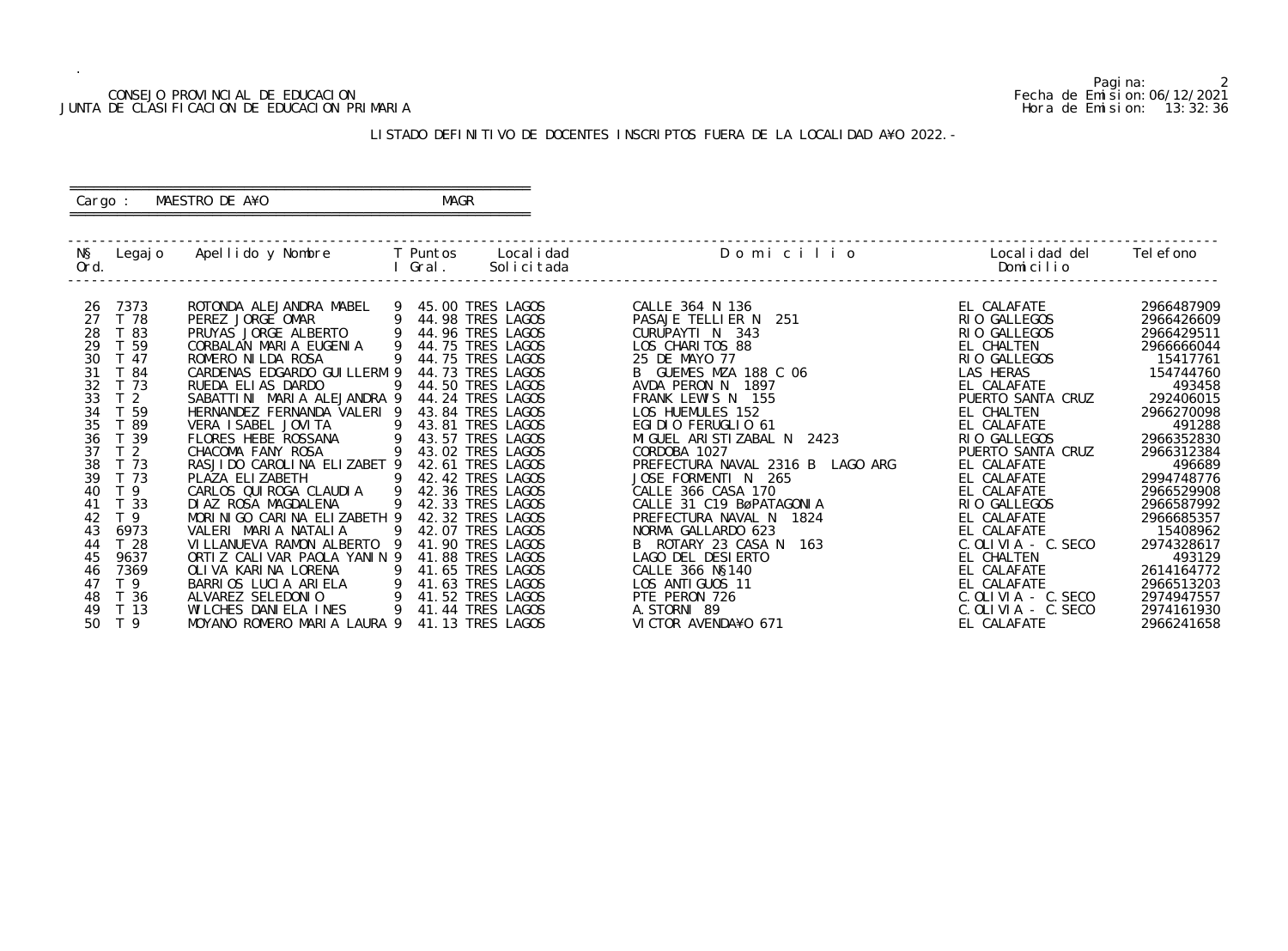#### CONSEJO PROVINCIAL DE EDUCACION Fecha de Emision:06/12/2021 JUNTA DE CLASIFICACION DE EDUCACION PRIMARIA Hora de Emision: 13:32:37

#### ========================================================== Cargo : MAESTRO DE A¥O **MAGR**

#### LISTADO DEFINITIVO DE DOCENTES INSCRIPTOS FUERA DE LA LOCALIDAD A¥O 2022.-

==========================================================

| NŞ   | Legaj o          | Apellido y Nombre           |    | T Puntos   | Local i dad      | Domicilio                             | Local i dad del         | Tel efono  |
|------|------------------|-----------------------------|----|------------|------------------|---------------------------------------|-------------------------|------------|
| Ord. |                  |                             |    | Gral .     | Solicitada       |                                       | Domicilio               |            |
|      |                  |                             |    |            |                  |                                       |                         |            |
| 51   | T 80             | FIESTAS MARTINEZ SARA LIA 9 |    |            | 41.08 TRES LAGOS | LUIS BAHAMONDE 297                    | EL CALAFATE             | 2966458358 |
| 52   | T. 80            | AVILA MARIA BELEN           | 9  |            | 40.97 TRES LAGOS | <b>OSORIO 176</b>                     | EL CALAFATE             | 15543306   |
| 53   | T <sub>2</sub>   | BURGOS LEONOR NELIDA        | -9 |            | 40.88 TRES LAGOS | 953<br>AVELLANEDA N                   | PUERTO SANTA CRUZ       | 2966644788 |
| 54   | 8018             | <b>VEGA VILMA MABEL</b>     |    |            | 40.86 TRES LAGOS | DON BOSCO 134 DEPTO 1                 | RIO GALLEGOS            | 15607491   |
| 55   | T 59             | MARTORANO CAROLINA ANA      |    |            | 40.74 TRES LAGOS | COMANDANTE ARRUA 371                  | EL CHALTEN              | 2966721805 |
| 56   | T <sub>9</sub>   | TORREZ FABIAN               |    |            | 40.62 TRES LAGOS | ECHEVERRIA 1005                       | EL CALAFATE             | 2966321364 |
| 57   | TAD <sub>9</sub> | ROJAS MIRTA CRISTINA        |    |            | 40.54 TRES LAGOS | URQUIZA 835                           | PUERTO SAN JULIAN       | 414467     |
| 58   | 9863             | AVACA SILVANA DEL CARMEN    |    |            | 40.40 TRES LAGOS | GRI SELDA PI¥EI RO 651                | EL CALAFATE             | 15499129   |
| 59   | T 41             | LERMA CAROLINA GRACIELA     |    |            | 40.27 TRES LAGOS | BATALLA PTO ARGENTINO N<br>155        | RIO GALLEGOS            | 2966433888 |
| 60   | T 29             | CANTERO HECTOR LEON         |    |            | 39.79 TRES LAGOS | ALFONSINA STORNI 89                   | $C.$ OLIVIA - $C.$ SECO | 2974855060 |
| 61   | $\overline{80}$  | OVEJERO NANCY GABRI ELA     |    |            | 39.79 TRES LAGOS | 7 DE DICIEMBRE 134                    | EL CALAFATE             | 2966602911 |
| 62   | 6698             | LAGORIO NAHUEL MATIAS       |    |            | 39.70 TRES LAGOS | INDEPENDENCIA 2748                    | EL CALAFATE             | 2966389011 |
| 63   | 6789             | PASTOR ALEJANDRA GABRIELA 9 |    |            | 39.34 TRES LAGOS | MASCARELLO 58 DPTO 2                  | RIO GALLEGOS            | 2966576673 |
| 64   | 9800             | SEGURA CYNTHI A FERNANDA    |    |            | 39.34 TRES LAGOS | CALLE 1011 Nø 487                     | EL CALAFATE             | 2966625569 |
| 65   | 9450             | COLASSO ANA LAURA           |    |            | 39.24 TRES LAGOS | RI CARDO ARBILLA 85                   | EL CHALTEN              | 493297     |
| 66   | 9065             | BIDAN ZUBIRIA AMANCAY       |    |            | 39.02 TRES LAGOS | LIONEL TERRAY 173                     | EL CHALTEN              | 493343     |
| 67   | 7870             | LLAMPA GLADYS NOEMI         |    |            | 38.91 TRES LAGOS | PARAJE FUENTES DEL COYLE              | FUENTES DEL COYLE       | 15478169   |
| 68   | 8417             | LEGUNDA JULIA PETRONA       |    |            | 38.88 TRES LAGOS | RECONQUISTA 491                       | RIO GALLEGOS            | 15660630   |
| 69   | 10413            | GASPAR BARRIOS NELSON DAV 9 |    | 38.55 TRES | LAGOS            | PUNTA BANDERA 1863 DPTO 1             | EL CALAFATE             | 2966751274 |
| 70   | 10157            | CANCHI FANNY DEL MILAGRO    |    |            | 37.89 TRES LAGOS | CERRO SOLO N 12 - EL CHALTEN          | EL CHALTEN              | 2962493128 |
| 71   | 11916            | VILLA PAULA DANIELA         |    |            | 37.73 TRES LAGOS | ELIAS MENDEZ N 51                     | EL CALAFATE             | 2966567973 |
| 72   | 10046            | TERRAZAS BARBARA LORENA     |    |            | 37.22 TRES LAGOS | LAS GUINDAS 570                       | EL CALAFATE             | 1162625831 |
| 73   | 10543            | OJEDA PEDRO REMBERTO        |    |            | 36.74 TRES LAGOS | COLON 970                             | GOBERNADOR GREGORES     | 2966274702 |
| 74   | 8551             | SALTO ARIEL SALVADOR        |    |            | 36.60 TRES LAGOS | BELGRANO 469                          | CTE. LUIS PIEDRABUENA   | 2966227568 |
| 75   | 9341             | ARCE GUSTAVO JAVI ER        |    |            | 36.45 TRES LAGOS | COMANDANTE ESPORA N<br>360 CABA A N 7 | EL CALAFATE             | 494327     |
|      |                  |                             |    |            |                  |                                       |                         |            |

Pagina: 3<br>Fecha de Emision: 06/12/2021<br>Hora de Emision: 13:32:37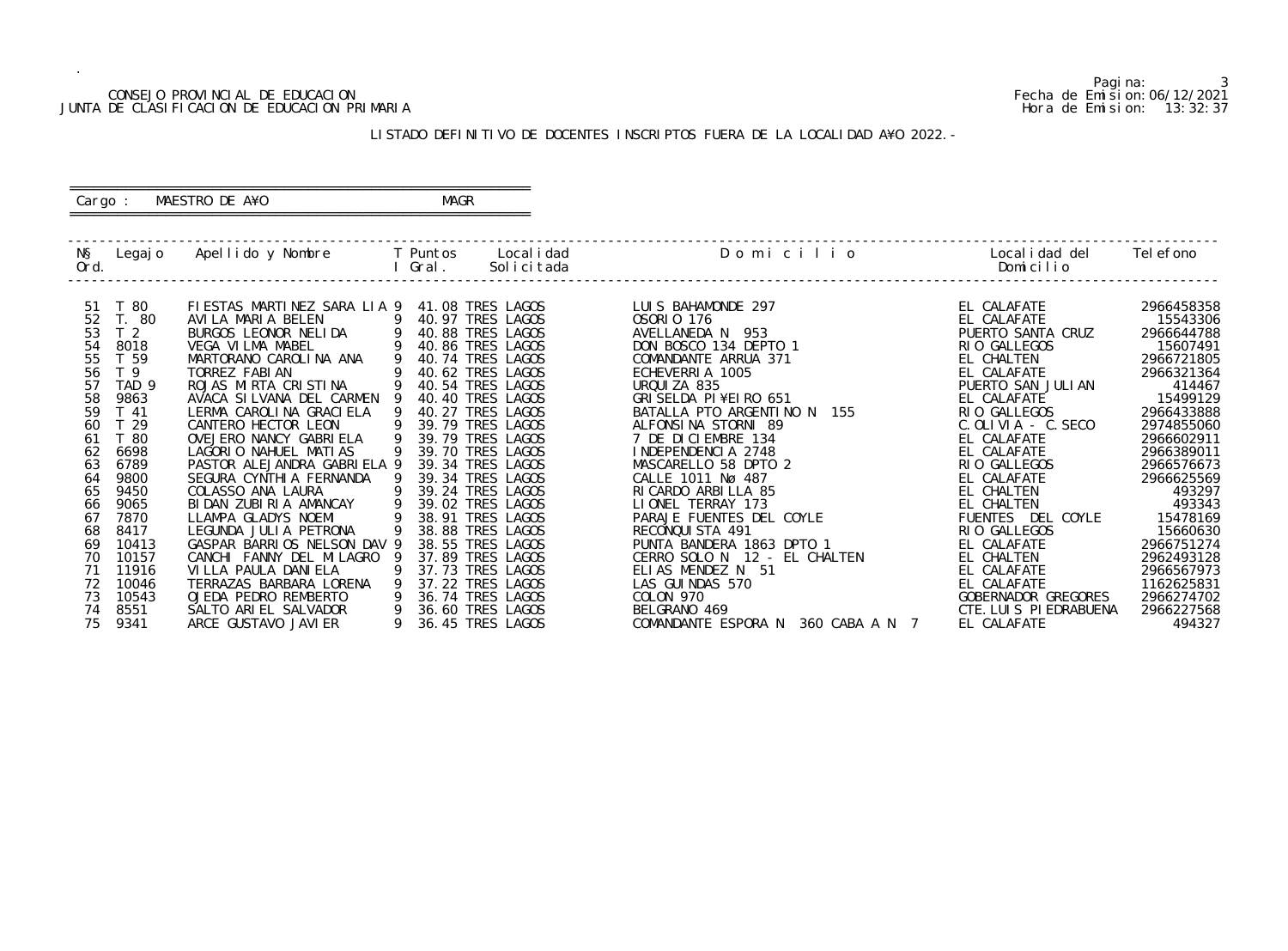#### CONSEJO PROVINCIAL DE EDUCACION Fecha de Emision:06/12/2021 JUNTA DE CLASIFICACION DE EDUCACION PRIMARIA Hora de Emision: 13:32:37

 ========================================================== Cargo : MAESTRO DE A¥O **MAGR** 

#### LISTADO DEFINITIVO DE DOCENTES INSCRIPTOS FUERA DE LA LOCALIDAD A¥O 2022.-

==========================================================

| NŞ<br>Ord.                                                                                                                                           | Legaj o                                                                                                                                                                                                                | Apellido y Nombre                                                                                                                                                                                                                                                                                                                                                                                                                                                                                                                                                                                                                                         |                       | T Puntos<br>Gral. | Local i dad<br>Solicitada                                                                                                                                                                                                                                                                                                                                                                                                                                                                             | Domicilio                                                                                                                                                                                                                                                                                                                                                                                                                                                                                                                                            | Local i dad del<br>Domicilio                                                                                                                                                                                                                                                                                                                                                                                                        | Tel efono                                                                                                                                                                                                                                                                                                                                     |
|------------------------------------------------------------------------------------------------------------------------------------------------------|------------------------------------------------------------------------------------------------------------------------------------------------------------------------------------------------------------------------|-----------------------------------------------------------------------------------------------------------------------------------------------------------------------------------------------------------------------------------------------------------------------------------------------------------------------------------------------------------------------------------------------------------------------------------------------------------------------------------------------------------------------------------------------------------------------------------------------------------------------------------------------------------|-----------------------|-------------------|-------------------------------------------------------------------------------------------------------------------------------------------------------------------------------------------------------------------------------------------------------------------------------------------------------------------------------------------------------------------------------------------------------------------------------------------------------------------------------------------------------|------------------------------------------------------------------------------------------------------------------------------------------------------------------------------------------------------------------------------------------------------------------------------------------------------------------------------------------------------------------------------------------------------------------------------------------------------------------------------------------------------------------------------------------------------|-------------------------------------------------------------------------------------------------------------------------------------------------------------------------------------------------------------------------------------------------------------------------------------------------------------------------------------------------------------------------------------------------------------------------------------|-----------------------------------------------------------------------------------------------------------------------------------------------------------------------------------------------------------------------------------------------------------------------------------------------------------------------------------------------|
| 76<br>77<br>78<br>79<br>80<br>-81<br>82<br>83<br>84<br>85<br>86<br>87<br>88<br>89<br>90<br>91<br>92<br>93<br>94<br>95<br>96<br>97<br>98<br>99<br>100 | 9479<br>11905<br>10517<br>12085<br>10689<br>7847<br>8562<br>10610<br>7029<br>10128<br>9920<br>10084<br>10153<br>10679<br>10405<br>11203<br>10701<br>9644<br>8648<br>11338<br>11745<br>10939<br>12105<br>12012<br>11039 | CAUCAS SILVANA<br>FLORES ENRIQUEZ DEISY JAN 9<br>SOLORZA RODOLFO ALEJANDRO 9<br>DA SILVA SONIA PAOLA<br>GALLIPPI MARIA ALEJANDRA<br>FERNANDEZ CARLOS ALBERTO<br>PALUMBO ANA KARINA<br>FLORES ANA MARIA BELEN<br>ARRARAS MARIA JOSEFINA<br>CHAMORRO GABRIELA INES<br>SOTO GRACILA BEATRIZ<br>SILVA JUAN MARCELO<br>VI LLARREAL ANDREA NOEL<br>TABARES CLAUDIA ANDREA<br>VI DELA ANDREA JESSI CA<br>ORELLANA MARIA JOSEFINA<br>SERRANO CRISTIAN FABIAN<br>ARIAS VILLEGAS MARIELA LO 9<br>I RI ARTE LAURA YANI NA<br>SAURA CASANDRA<br>TORRES MARIELA ROSANA<br>GUTI ERREZ LAURA BEATRIZ<br>VILLALBA MARIA ROSA<br>SOSA MARIA ANGELICA<br>JUAREZ VICTOR HUGO | 9<br>9<br>$\mathsf Q$ | 30.54 TRES        | 36.32 TRES LAGOS<br>36.11 TRES LAGOS<br>35.80 TRES LAGOS<br>35.76 TRES LAGOS<br>35.22 TRES LAGOS<br>35.16 TRES LAGOS<br>35.03 TRES LAGOS<br>34.93 TRES LAGOS<br>34.93 TRES LAGOS<br>34.15 TRES LAGOS<br>34.12 TRES LAGOS<br>34.09 TRES LAGOS<br>34.06 TRES LAGOS<br>34.02 TRES LAGOS<br>34.02 TRES LAGOS<br>33.14 TRES LAGOS<br>32.54 TRES LAGOS<br>32.20 TRES LAGOS<br>31.71 TRES LAGOS<br>LAGOS<br>29.95 TRES LAGOS<br>29.75 TRES LAGOS<br>29.63 TRES LAGOS<br>29.46 TRES LAGOS<br>28.77 TRES LAGOS | AV LIBERTADOR 2308<br>JUAN ESTEBAN 327<br>RAUL ALFONSIN N 285<br>LUIS BAHAMONDE N 381<br>ARG. PORTOTA SESNIC 483<br><b>ROCA 267</b><br>PROV. UNIDAS 805<br>PASAJE ZUMALACARREGUI 471<br>ELCIO OJEDA 3259<br>I SI DRO CRETTON 1334<br>CIPRIANO GARCIA N 548 B<br>80 C/ N<br>27<br>JUAN PERON 1732<br>INDEPENDENCIA 2748<br>CALLE 5012 Nø126<br>J.D. PERON 668<br>ROCA 2488<br>JUJUY 550<br>FAGNANO 1743<br>LAS LOICAS Y A KONRAD<br>CALLE 701 Nø3422<br>ALVEAR 1739<br>LOS MIMBRES 118<br>CALLE 3036 N 773<br>RTO BARRENECHEA N<br>732<br>ALVEAR 1739 | EL CALAFATE<br>EL CALAFATE<br>GOBERNADOR GREGORES<br>EL CALAFATE<br>EL CALAFATE<br>GOBERNADOR GREGORES<br>PUERTO DESEADO<br>RIO GALLEGOS<br>EL CALAFATE<br>EL CALAFATE<br>CTE. LUIS PIEDRABUENA<br>EL CALAFATE<br>EL CALAFATE<br>EL CALAFATE<br>GOBERNADOR GREGORES<br>EL CALAFATE<br>RIO GALLEGOS<br>EL CALAFATE<br>EL CHALTEN<br>EL CALAFATE<br>RIO GALLEGOS<br>EL CALAFATE<br>EL CALAFATE<br>GOBERNADOR GREGORES<br>RIO GALLEGOS | 407234<br>2966635325<br>3841404143<br>2966327288<br>1131552121<br>15673111<br>2974303311<br>2966219701<br>2966632068<br>1164382875<br>2966658417<br>4801092<br>2966218539<br>2966459618<br>2966417966<br>2962411001<br>2966592819<br>2966340837<br>493224<br>1157019351<br>2966249219<br>2902417862<br>2902412410<br>2966668278<br>3841413709 |

Pagina: 4<br>Fecha de Emision: 06/12/2021<br>Hora de Emision: 13: 32: 37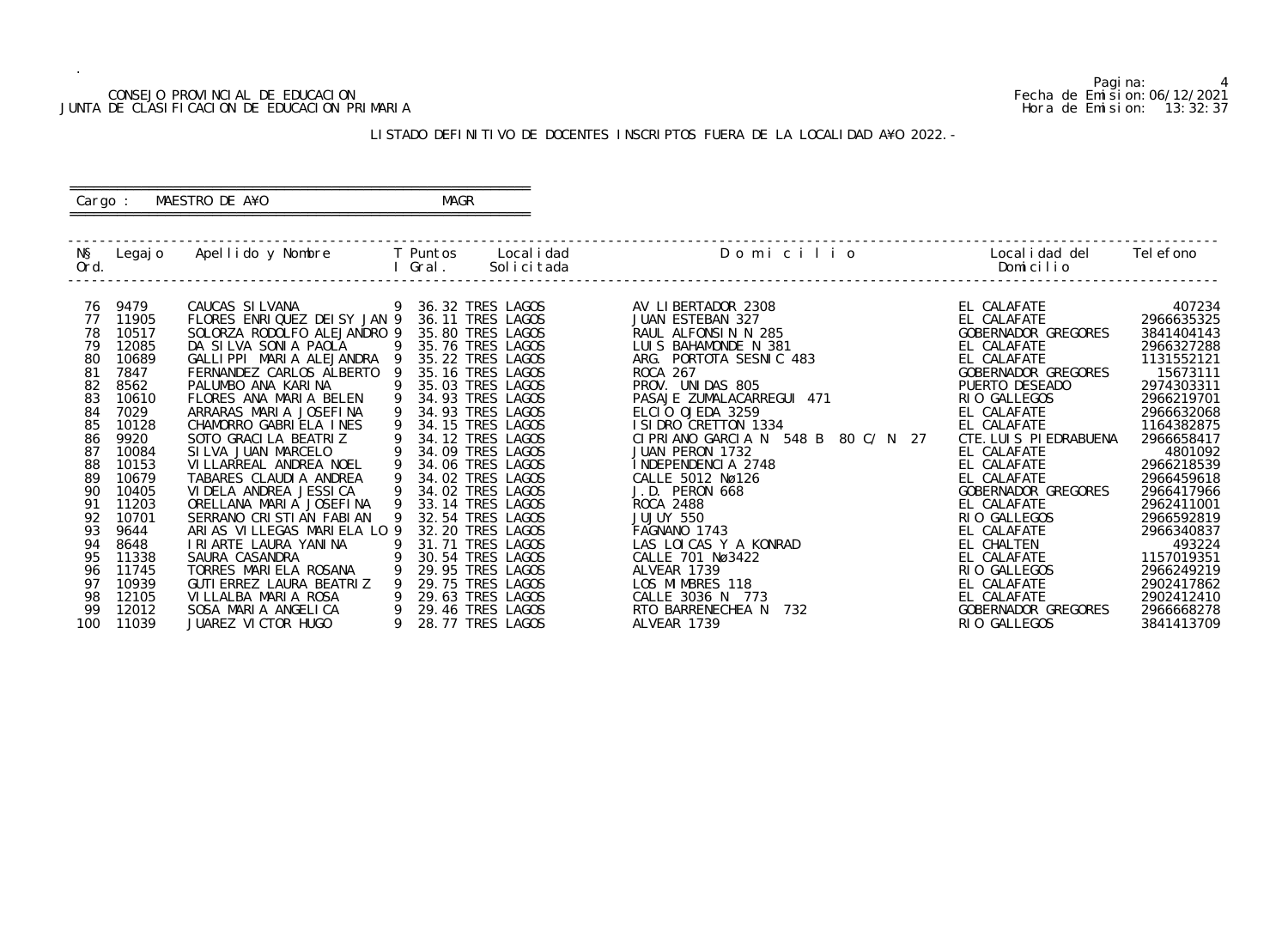#### CONSEJO PROVINCIAL DE EDUCACION Fecha de Emision:06/12/2021 JUNTA DE CLASIFICACION DE EDUCACION PRIMARIA Hora de Emision: 13:32:38

#### ========================================================== Cargo : MAESTRO DE A¥O **MAGR**

#### LISTADO DEFINITIVO DE DOCENTES INSCRIPTOS FUERA DE LA LOCALIDAD A¥O 2022.-

==========================================================

| NŞ<br>Ord.                                                                                            | Legaj o                                                                                                                             | Apellido y Nombre                                                                                                                                                                                                                                                                                                                                                                                    | T Puntos<br>Gral.   | Local i dad<br>Solicitada                                                                                                                                                                                                                                                                                       | Domicilio                                                                                                                                                                                                                                                                                                                          | Local i dad del<br>Domicilio                                                                                                                                                                                                          | Tel efono                                                                                                                                                                                                       |
|-------------------------------------------------------------------------------------------------------|-------------------------------------------------------------------------------------------------------------------------------------|------------------------------------------------------------------------------------------------------------------------------------------------------------------------------------------------------------------------------------------------------------------------------------------------------------------------------------------------------------------------------------------------------|---------------------|-----------------------------------------------------------------------------------------------------------------------------------------------------------------------------------------------------------------------------------------------------------------------------------------------------------------|------------------------------------------------------------------------------------------------------------------------------------------------------------------------------------------------------------------------------------------------------------------------------------------------------------------------------------|---------------------------------------------------------------------------------------------------------------------------------------------------------------------------------------------------------------------------------------|-----------------------------------------------------------------------------------------------------------------------------------------------------------------------------------------------------------------|
| 101<br>102<br>103<br>104<br>105<br>106<br>107<br>108<br>109<br>110<br>111<br>112<br>113<br>114<br>115 | 11200<br>11425<br>12239<br>12600<br>12139<br>10255<br>11634<br>11946<br>12255<br>12348<br>12557<br>12281<br>11820<br>12597<br>12747 | BASTIANI FRANCO RUBEN LUI 9<br>PIEROTTO ALEJANDRO MIGUEL 9<br>SOTO MARIA EMILIA<br>PEDRAZA TAPIA SEBASTIAN A 9<br>MEDINA MARIELA ROMINA<br>CAMACHO LUIS ALBERTO<br>BLANCO NATALIA VIRGINIA<br>TELLO MELISA PAOLA<br>QUI ROZ MARI ANELA LUJAN<br>GARCIA MELANY FIORELLA<br><b>GRAFF NATALIA</b><br>CRESPO LUISINA MAGALI<br>MADERA MARINA ANDREA<br>MORALES ALEJANDRO GREGORI<br>ROMERO CINTIA YANINA | -9<br>9<br><b>Q</b> | 28.63 TRES LAGOS<br>28.42 TRES LAGOS<br>28.06 TRES LAGOS<br>27.76 TRES LAGOS<br>27.40 TRES LAGOS<br>26.81 TRES LAGOS<br>26.49 TRES LAGOS<br>26.25 TRES LAGOS<br>26.13 TRES LAGOS<br>23.86 TRES LAGOS<br>22.19 TRES LAGOS<br><b>19.76 TRES LAGOS</b><br>23.89 TRES LAGOS<br>20.33 TRES LAGOS<br>21.30 TRES LAGOS | ECHEVARRIA 973<br>MAXIMO VILLALBA N 270<br>GUI LLAUME 206 BARRIO MUNICIPAL<br>ALMIRANTE BROWN 1616<br>SORROUSA 396<br>I NMI GRANTES 1557<br>ANCE FUENTES 820<br>PIEDRA BUENA 75<br>AVDA. LOS OLIVOS 855<br>COMANDANTE ESPORA 360<br>LOS CHARITOS 32<br>ECHEVERRÖA NS 973<br>MAITEN N 4340<br>SELVA JUDI TH 267<br>ELIAS MENDEZ 147 | EL CALAFATE<br>EL CALAFATE<br>CTE. LUIS PIEDRABUENA<br>EL CALAFATE<br>EL CALAFATE<br>EL CALAFATE<br>EL CALAFATE<br>EL CHALTEN<br>EL CALAFATE<br>EL CALAFATE<br>EL CHALTEN<br>EL CALAFATE<br>EL CALAFATE<br>EL CALAFATE<br>EL CALAFATE | 2966627216<br>2902403036<br>2966547603<br>2966529486<br>2966683802<br>2966273532<br>2902484343<br>2944308728<br>1156992012<br>1164328052<br>34242988576<br>3644451933<br>2966446781<br>3725401405<br>2966540459 |
| 116<br>117<br>118<br>119<br>120                                                                       | 12841<br>12789<br>12864<br>12521<br>12788                                                                                           | CARDOZO LUCIA BELEN<br>LATORRE PAULA ROCLO<br>MELGAREJO SERGIO ROLANDO<br>ROMERO YOHANA ELI SABETH<br>FERREYRA ROSARIO PATRICIA 9                                                                                                                                                                                                                                                                    | -9                  | 20.70 TRES LAGOS<br>18.43 TRES LAGOS<br>17,60 TRES LAGOS<br>17.19 TRES LAGOS<br>16.66 TRES LAGOS                                                                                                                                                                                                                | EZEQUI EL PAUSTI LLO 154<br>25 DE MAYO 156<br>BARRAGAN 980<br>BSSAN BENITO C 37 MZA. 84<br>GDOR. MOYANO 943                                                                                                                                                                                                                        | EL CALAFATE<br>EL CALAFATE<br>EL CALAFATE<br>RIO GALLEGOS<br>EL CALAFATE                                                                                                                                                              | 3624813370<br>3731439943<br>3725416477<br>2966655160<br>3804270749                                                                                                                                              |

5<br>Fecha de Emision: 06/12/2021<br>Hora de Emision: 13:32:38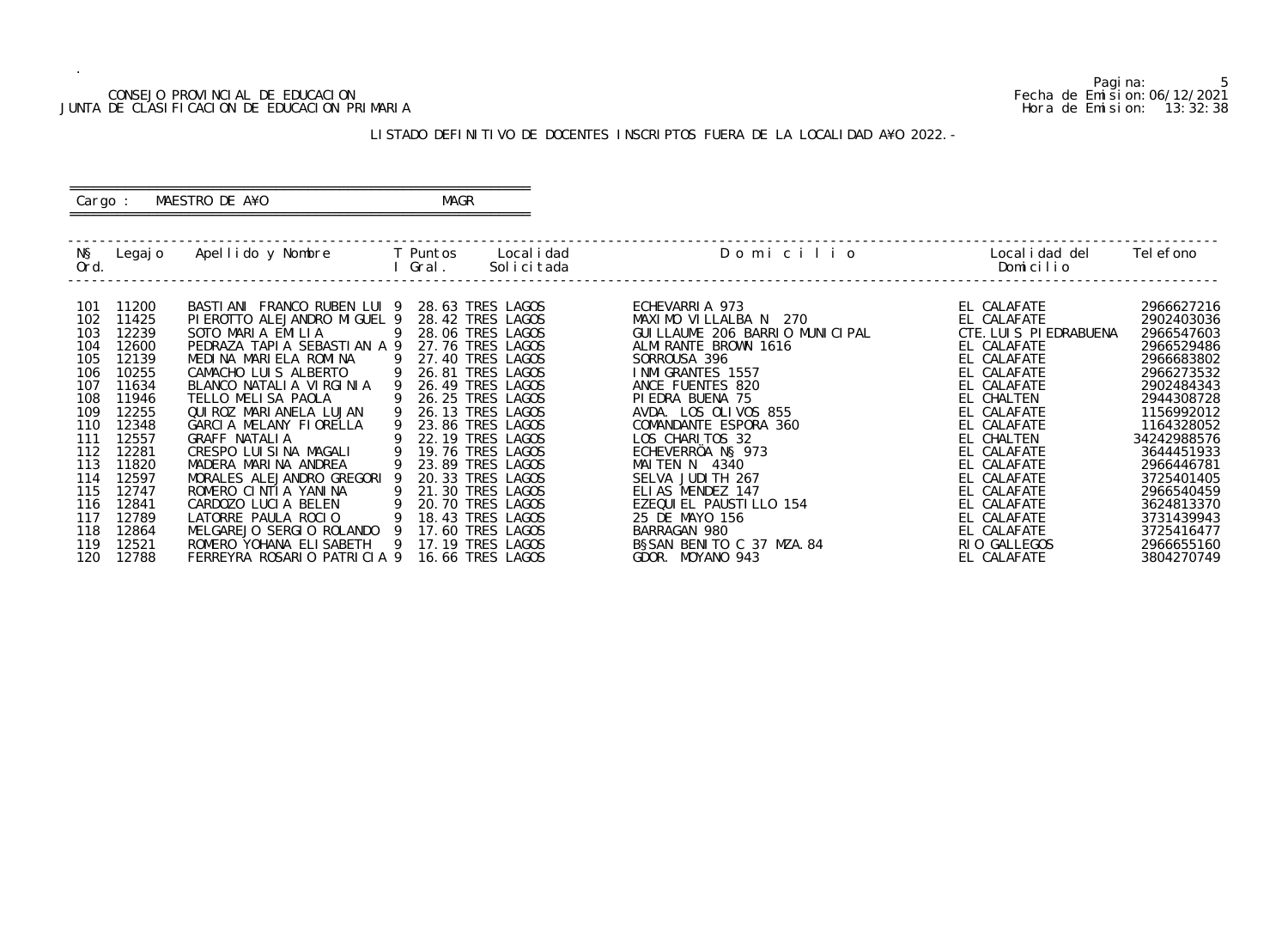#### CONSEJO PROVINCIAL DE EDUCACION Fecha de Emision:06/12/2021 JUNTA DE CLASIFICACION DE EDUCACION PRIMARIA Hora de Emision: 13:32:38

## LISTADO DEFINITIVO DE DOCENTES INSCRIPTOS FUERA DE LA LOCALIDAD A¥O 2022.-

| Cargo :                                        |                                                                                                                        | MAESTRO INTERNADO                                                                                                                                                                                                                                                                                                                                                                                                                                                              | MAI N   |                                                                |                                                                                                                                                                                                                        |                                                                                                                                                                                      |                                                                                                                                   |
|------------------------------------------------|------------------------------------------------------------------------------------------------------------------------|--------------------------------------------------------------------------------------------------------------------------------------------------------------------------------------------------------------------------------------------------------------------------------------------------------------------------------------------------------------------------------------------------------------------------------------------------------------------------------|---------|----------------------------------------------------------------|------------------------------------------------------------------------------------------------------------------------------------------------------------------------------------------------------------------------|--------------------------------------------------------------------------------------------------------------------------------------------------------------------------------------|-----------------------------------------------------------------------------------------------------------------------------------|
| NŞ<br>Ord.                                     |                                                                                                                        | Legajo Apellido y Nombre T Puntos Localidad                                                                                                                                                                                                                                                                                                                                                                                                                                    |         | I Gral. Solicitada                                             | Domicilio                                                                                                                                                                                                              | Local i dad del<br>Domicilio                                                                                                                                                         | Tel efono                                                                                                                         |
| 3<br>$\overline{4}$<br>5<br>6<br>9<br>10<br>11 | <b>TAD 11</b><br>T 47<br>T 19<br>T 84<br>T 33<br>8018<br>8417<br>TAD <sub>9</sub><br>7847<br>11039<br>10701<br>Cargo : | SCHNABL ROSA MARIA<br>ROMERO NI LDA ROSA<br>GOMEZ ANA LIA<br>CARDENAS EDGARDO GUILLERM 6 38.68 TRES LAGOS<br>DIAZ ROSA MAGDALENA<br>VEGA VILMA MABEL 6 37.98 TRES LAGOS<br>LEGUNDA JULIA PETRONA 6 35.63 TRES LAGOS<br>ROJAS MIRTA CRISTINA 6 35.39 TRES LAGOS<br>ROJAS MIRTA CRISTINA 6 35.39 TRES LAGOS<br>FERNANDEZ CARLOS ALBERTO 6 31.91 TRES LAGOS<br>JUAREZ VICTOR HUGO<br>SERRANO CRISTIAN FABIAN 6 23.24 TRES LAGOS<br>MAESTRO ESP. EDUC. ARTI STI CA: PLASTI CA MDEE |         | 6 39.87 TRES LAGOS<br>6 25.77 TRES LAGOS                       | AV. LIBERTADOR N 2520<br>25 DE MAYO 77<br>CORDOBA N 368 DPTO 6<br>B GUEMES MZA 188 C 06<br>CALLE 31 C19 BØPATAGONIA<br>DON BOSCO 134 DEPTO 1<br>RECONQUISTA 491<br>URQUIZA 835<br>ROCA 267<br>ALVEAR 1739<br>JUJUY 550 | EL CALAFATE<br>RIO GALLEGOS<br>RIO GALLEGOS<br>LAS HERAS<br>RIO GALLEGOS<br>RIO GALLEGOS<br>RIO GALLEGOS<br>PUERTO SAN JULIAN<br>GOBERNADOR GREGORES<br>RIO GALLEGOS<br>RIO GALLEGOS | 491019<br>15417761<br>436498<br>154744760<br>2966587992<br>15607491<br>15660630<br>414467<br>15673111<br>3841413709<br>2966592819 |
| NŞ<br>Ord.                                     |                                                                                                                        | Legajo Apellido y Nombre T Puntos Localidad                                                                                                                                                                                                                                                                                                                                                                                                                                    | l Gral. | Solicitada                                                     | Domicilio                                                                                                                                                                                                              | Local i dad del<br>Domicilio                                                                                                                                                         | Tel efono                                                                                                                         |
| 2<br>3<br>$\overline{4}$                       | 1 T 80<br>T 80<br>T9/73<br>10800                                                                                       | ROLDAN LORENA ALEJANDRA 9 47.82 TRES LAGOS<br>COCCI MARIA JIMENA<br>ZILLE SANDRA PAOLA<br>CALLEJA LAURA                                                                                                                                                                                                                                                                                                                                                                        |         | 9 42.95 TRES LAGOS<br>9 41.69 TRES LAGOS<br>9 35.56 TRES LAGOS | DE LOS FRESNOS N 3310<br>CALLE 1013 N 476<br>SORROSUA 411<br>ROCA 1961                                                                                                                                                 | EL CALAFATE<br>EL CALAFATE<br>EL CALAFATE<br>EL CALAFATE                                                                                                                             | 2966468182<br>3364528585<br>2966619328<br>2902416699                                                                              |

6<br>Fecha de Emision: 06/12/2021<br>Hora de Emision: 13:32:38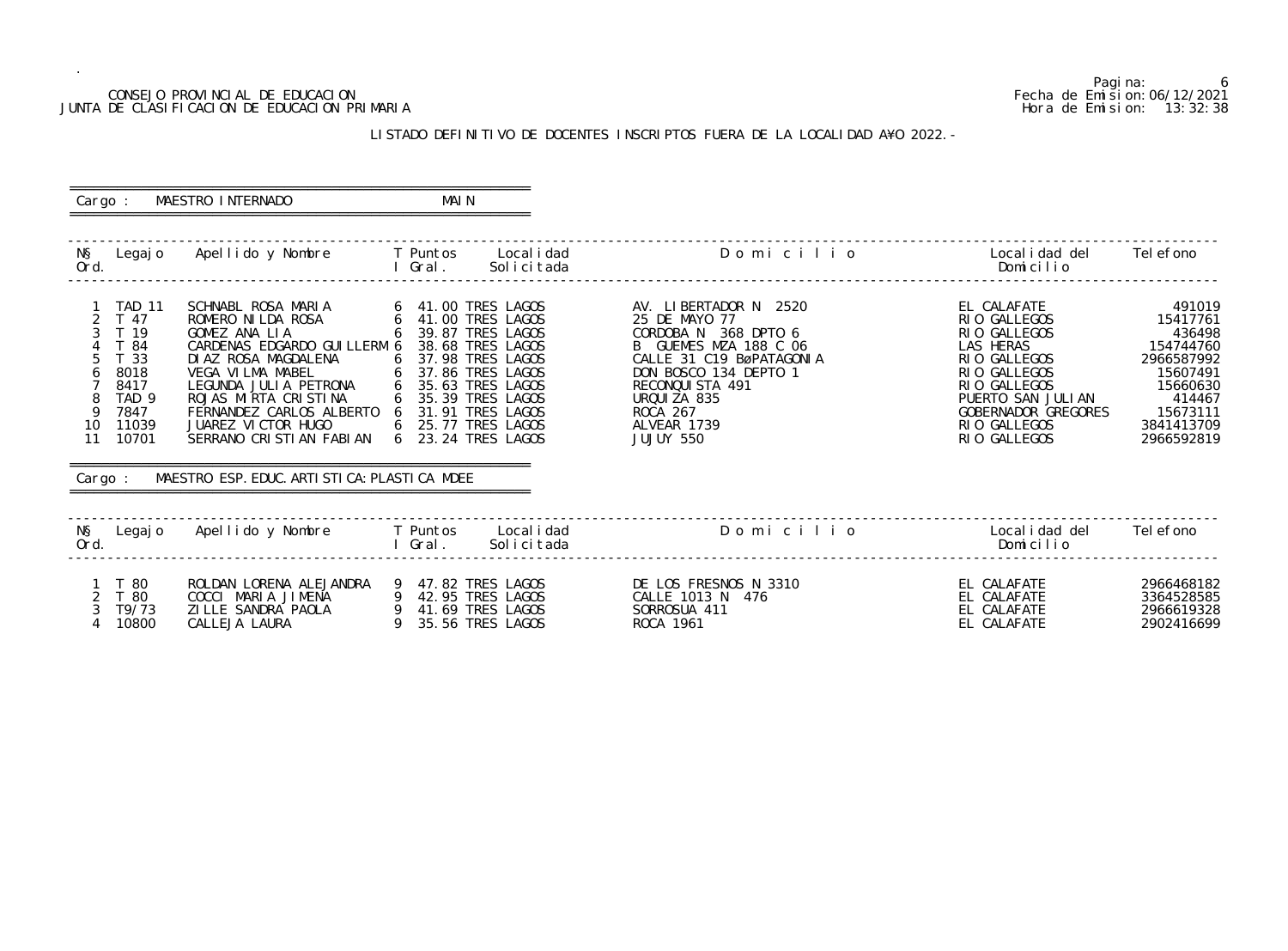#### CONSEJO PROVINCIAL DE EDUCACION Fecha de Emision:06/12/2021 JUNTA DE CLASIFICACION DE EDUCACION PRIMARIA Hora de Emision: 13:32:39

#### LISTADO DEFINITIVO DE DOCENTES INSCRIPTOS FUERA DE LA LOCALIDAD A¥O 2022.-

# ========================================================== Cargo : MAESTRO ESP. EDUC. ARTISTICA: PLASTICA MDEE ==========================================================

| NŞ<br>Legaj o<br>Ord.                                                                                                                             | Apellido y Nombre                                                                                                                                                                                                                                                                                                                   | T Puntos<br>Local i dad<br>Gral.<br>Solicitada                                                                                                                                                                                                               | Domicilio                                                                                                                                                                                                                                                     | Local i dad del<br>Domicilio                                                                                                                                     | Tel efono                                                                                                                                           |
|---------------------------------------------------------------------------------------------------------------------------------------------------|-------------------------------------------------------------------------------------------------------------------------------------------------------------------------------------------------------------------------------------------------------------------------------------------------------------------------------------|--------------------------------------------------------------------------------------------------------------------------------------------------------------------------------------------------------------------------------------------------------------|---------------------------------------------------------------------------------------------------------------------------------------------------------------------------------------------------------------------------------------------------------------|------------------------------------------------------------------------------------------------------------------------------------------------------------------|-----------------------------------------------------------------------------------------------------------------------------------------------------|
| 10723<br>8469<br>6<br>10049<br>10813<br>10854<br>10<br>10587<br>10077<br>11<br>12<br>11723<br>13<br>12676<br>14<br>9315<br>15<br>10442<br>Cargo : | COPPOLA GRACI ELA ALEJANDR 9<br>ROSSI ELIANA RITA<br>ALFARO MARIA MERCEDES<br>MAZA PAULA VERONICA<br>I BARROLA DAVID RAMON<br>SANDOVAL GUADALUPE<br>CORONEL DIAZ VIRGINIA MAB 9<br>MOYANO ROMERO CYNTHIA MIC 9<br>MASTRANGELO LAURA SOFIA<br>SORIA NICOLAS FEDERICO<br>PONS ANDREA NOEMI<br>PES ED. ARTISTICA: PLASTICO VISUAL PVEG | 33.65 TRES LAGOS<br>9<br>33.51 TRES LAGOS<br>$\overline{9}$<br>30.16 TRES LAGOS<br>28.23 TRES LAGOS<br>9<br>25.62 TRES LAGOS<br>22.95 TRES LAGOS<br>21.81 TRES LAGOS<br>19.75 TRES LAGOS<br>17.86 TRES LAGOS<br>-9<br>6 36.15 TRES LAGOS<br>34.80 TRES LAGOS | AVDA. LOS HUEMULES N<br>132<br>CECILIO FREILE 1063<br>GDOR GREGORES 887<br>TALIJANCICH N 56<br>OSCAR ARABEL 505<br>CALLE 5639 Nø846<br>CALLE 1006 Nø471<br>CAMPA¥A DEL DESIERTO 828<br>MAXIMILIANO VILLALBA 570<br>SAN MARTIN S/N<br>CAMPA¥A DEL DESIERTO 947 | EL CHALTEN<br>EL CALAFATE<br>EL CALAFATE<br>EL CALAFATE<br>EL CALAFATE<br>EL CALAFATE<br>EL CALAFATE<br>EL CALAFATE<br>EL CALAFATE<br>EL CALAFATE<br>EL CALAFATE | $\overline{0}$<br>1163328437<br>3888443482<br>2902496705<br>1135561964<br>1140617569<br>2966471352<br>2966598186<br>2804954009<br>- 0<br>2974266441 |
| NŞ<br>Legaj o                                                                                                                                     | Apellido y Nombre                                                                                                                                                                                                                                                                                                                   | T Puntos<br>Local i dad                                                                                                                                                                                                                                      | Domicilio                                                                                                                                                                                                                                                     | Local i dad del                                                                                                                                                  | Tel efono                                                                                                                                           |
| Ord.                                                                                                                                              |                                                                                                                                                                                                                                                                                                                                     | Solicitada<br>Gral.                                                                                                                                                                                                                                          |                                                                                                                                                                                                                                                               | Domicilio                                                                                                                                                        |                                                                                                                                                     |
| T 80<br>$\overline{2}$<br>T 80<br>T9/73<br>10800                                                                                                  | ROLDAN LORENA ALEJANDRA<br>COCCI MARIA JIMENA<br>ZI LLE SANDRA PAOLA<br>CALLEJA LAURA                                                                                                                                                                                                                                               | 47.82 TRES LAGOS<br>-9<br>42.95 TRES LAGOS<br>9<br>41.69 TRES LAGOS<br>9<br>9<br>35.56 TRES LAGOS                                                                                                                                                            | DE LOS FRESNOS N 3310<br>CALLE 1013 N 476<br>SORROSUA 411<br>ROCA 1961                                                                                                                                                                                        | EL CALAFATE<br>EL CALAFATE<br>EL CALAFATE<br>EL CALAFATE                                                                                                         | 2966468182<br>3364528585<br>2966619328<br>2902416699                                                                                                |

Pagina: 7<br>Fecha de Emision: 06/12/2021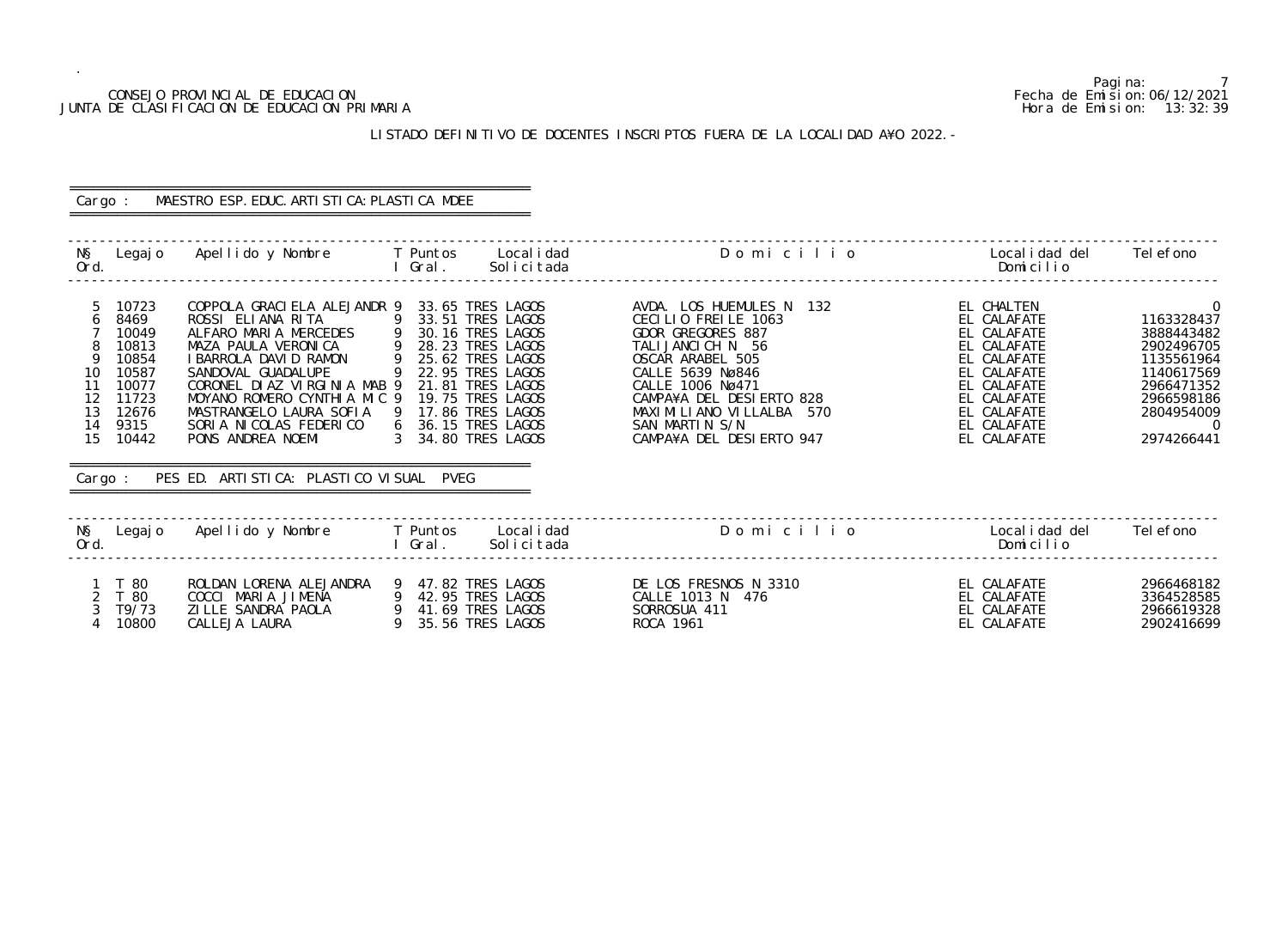#### CONSEJO PROVINCIAL DE EDUCACION Fecha de Emision:06/12/2021 JUNTA DE CLASIFICACION DE EDUCACION PRIMARIA Hora de Emision: 13:32:39

## LISTADO DEFINITIVO DE DOCENTES INSCRIPTOS FUERA DE LA LOCALIDAD A¥O 2022.-

| Cargo :                                                                                                                                      | PES ED. ARTISTICA: PLASTICO VISUAL PVEG                                                                                                                                                                                                                                                                                                                                   |                                                                                                                                                                      |                                                                                                                                                                                                                                |                                                                                                                                                   |                                                                                                                                                  |
|----------------------------------------------------------------------------------------------------------------------------------------------|---------------------------------------------------------------------------------------------------------------------------------------------------------------------------------------------------------------------------------------------------------------------------------------------------------------------------------------------------------------------------|----------------------------------------------------------------------------------------------------------------------------------------------------------------------|--------------------------------------------------------------------------------------------------------------------------------------------------------------------------------------------------------------------------------|---------------------------------------------------------------------------------------------------------------------------------------------------|--------------------------------------------------------------------------------------------------------------------------------------------------|
| NŞ<br>Ord.                                                                                                                                   | Legajo Apellido y Nombre T Puntos Localidad                                                                                                                                                                                                                                                                                                                               | l Gral.<br>Solicitada                                                                                                                                                | Domicilio                                                                                                                                                                                                                      | Local i dad del<br>Domicilio                                                                                                                      | Tel efono                                                                                                                                        |
| 5<br>10723<br>8469<br>6<br>10049<br>10813<br>9<br>10854<br>10<br>10587<br>11<br>10077<br>12<br>11723<br>13<br>12676<br>14<br>9315<br>Cargo : | COPPOLA GRACIELA ALEJANDR 9 33.65 TRES LAGOS<br>ROSSI ELIANA RITA<br>ALFARO MARIA MERCEDES 9 30.16 TRES LAGOS<br>MAZA PAULA VERONICA<br>I BARROLA DAVID RAMON<br>SANDOVAL GUADALUPE<br>CORONEL DIAZ VIRGINIA MAB 9<br>MOYANO ROMERO CYNTHIA MIC 9<br>MASTRANGELO LAURA SOFIA 9 17.86 TRES LAGOS<br>SORIA NICOLAS FEDERICO<br>MAESTRO ESP. EDUC. ARTI STI CA: MUSI CA MEMU | 9 33.51 TRES LAGOS<br>9 28.23 TRES LAGOS<br>25.62 TRES LAGOS<br>25.62 TRES LAGOS<br>9 22.95 TRES LAGOS<br>21.81 TRES LAGOS<br>19.75 TRES LAGOS<br>6 36.15 TRES LAGOS | AVDA. LOS HUEMULES N 132<br>CECILIO FREILE 1063<br>GDOR GREGORES 887<br>TALIJANCICH N 56<br>OSCAR ARABEL 505<br>CALLE 5639 Nø846<br>CALLE 1006 Nø471<br>CAMPA¥A DEL DESIERTO 828<br>MAXIMILIANO VILLALBA 570<br>SAN MARTIN S/N | EL CHALTEN<br>EL CALAFATE<br>EL CALAFATE<br>EL CALAFATE<br>EL CALAFATE<br>EL CALAFATE<br>EL CALAFATE<br>EL CALAFATE<br>EL CALAFATE<br>EL CALAFATE | $\overline{0}$<br>1163328437<br>3888443482<br>2902496705<br>1135561964<br>1140617569<br>2966471352<br>2966598186<br>2804954009<br>$\overline{0}$ |
| NŞ<br>Ord.                                                                                                                                   | Legajo Apellido y Nombre T Puntos Localidad                                                                                                                                                                                                                                                                                                                               | Solicitada<br>l Gral.                                                                                                                                                | Domicilio                                                                                                                                                                                                                      | Local i dad del<br>Domicilio                                                                                                                      | Tel efono                                                                                                                                        |
| 9059<br>2<br>5354<br>3<br>12556<br>12827<br>5<br>T 59                                                                                        | DI LORETO LILIAN PAOLA<br>ECHANDI MARIA CECILIA<br>CENA ROSALÖA DANIELA<br>GUI LLETTI DAI ANA NOELIA 9 17.31 TRES LAGOS<br>CEPERNIC MARIA MARCELA                                                                                                                                                                                                                         | 9 36.30 TRES LAGOS<br>9 34.15 TRES LAGOS<br>9 21.30 TRES LAGOS<br>5 40.60 TRES LAGOS                                                                                 | RI CARDO ARBI LLA 139<br>CALLE 362 Nø 430<br>JULIO ARGENTINO ROCA 2072<br>PJE. DE LOS FRESNOS 334<br>COSTANERA SUR 90                                                                                                          | EL CHALTEN<br>EL CALAFATE<br>EL CHALTEN<br>EL CALAFATE<br>EL CHALTEN                                                                              | 2962493306<br>2966623671<br>3416160791<br>3446634135<br>2962493036                                                                               |

8<br>Fecha de Emision: 06/12/2021<br>Hora de Emision: 13:32:39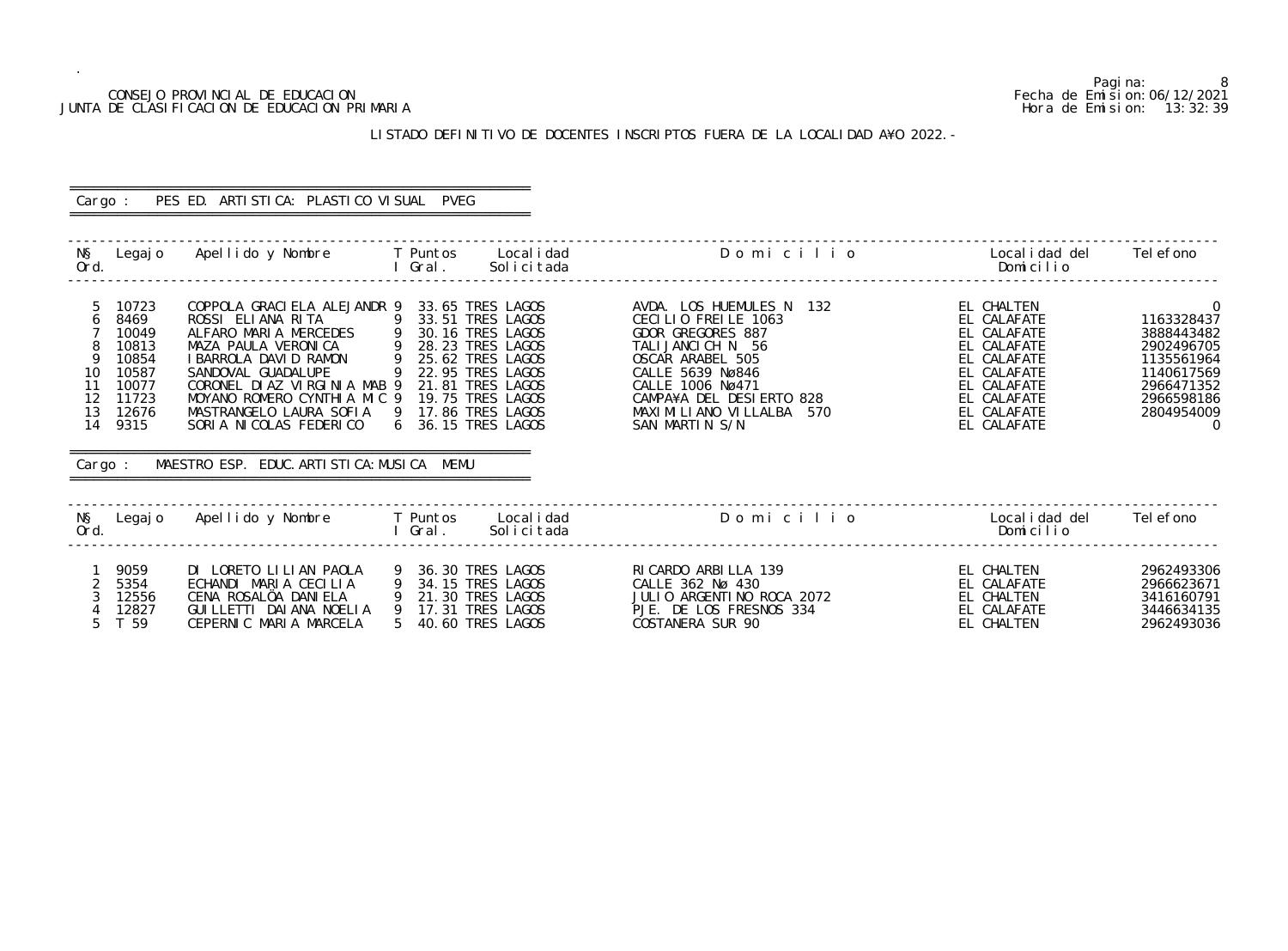## JUNTA DE CLASIFICACION DE EDUCACION PRIMARIA

.

#### LISTADO DEFINITIVO DE DOCENTES INSCRIPTOS FUERA DE LA LOCALIDAD A¥O 2022.-

| Cargo :                                              | MAESTRO ESP. EDUC. ARTI STI CA: MUSI CA MEMU                                                                                                            |                                                                                                                             |                                                                                                                                        |                                                                                               |                                                                              |
|------------------------------------------------------|---------------------------------------------------------------------------------------------------------------------------------------------------------|-----------------------------------------------------------------------------------------------------------------------------|----------------------------------------------------------------------------------------------------------------------------------------|-----------------------------------------------------------------------------------------------|------------------------------------------------------------------------------|
| NŞ<br>Legaj o<br>Ord.                                | Apellido y Nombre                                                                                                                                       | Local i dad<br>T Puntos<br>Solicitada<br>l Gral.                                                                            | Domicilio                                                                                                                              | Local i dad del<br>Domicilio                                                                  | Tel efono                                                                    |
| 7708<br>6<br>7 <sup>7</sup><br>10914                 | CONTE MARIA CECILIA<br>SAMOLUK RICARDO ALBERTO                                                                                                          | 3 31.21 TRES LAGOS<br>3 27.01 TRES LAGOS                                                                                    | EJIDO URBANO SN<br>CALLE 40 N 635                                                                                                      | HI POLI TO YRI GOYEN<br>EL CALAFATE                                                           | 490271<br>2966386054                                                         |
| Cargo :                                              | PES ED. ARTI STI CA: MUSI CA                                                                                                                            | MEGB                                                                                                                        |                                                                                                                                        |                                                                                               |                                                                              |
| NŞ<br>Legaj o<br>Ord.                                | Apellido y Nombre                                                                                                                                       | T Puntos<br>Local i dad<br>Solicitada<br>I Gral.                                                                            | Domicilio                                                                                                                              | Local i dad del<br>Domicilio                                                                  | Tel efono                                                                    |
| 9059<br>5354<br>12556<br>12827<br>7708<br>10914<br>6 | DI LORETO LILIAN PAOLA<br>ECHANDI MARIA CECILIA<br>CENA ROSALOA DANIELA<br>GUI LLETTI DAI ANA NOELI A<br>CONTE MARIA CECILIA<br>SAMOLUK RICARDO ALBERTO | 9 36.30 TRES LAGOS<br>9<br>34.15 TRES LAGOS<br>21.30 TRES LAGOS<br>17.31 TRES LAGOS<br>31.21 TRES LAGOS<br>27.01 TRES LAGOS | RI CARDO ARBI LLA 139<br>CALLE 362 Nø 430<br>JULIO ARGENTINO ROCA 2072<br>PJE. DE LOS FRESNOS 334<br>EJIDO URBANO SN<br>CALLE 40 N 635 | EL CHALTEN<br>EL CALAFATE<br>EL CHALTEN<br>EL CALAFATE<br>HI POLI TO YRI GOYEN<br>EL CALAFATE | 2962493306<br>2966623671<br>3416160791<br>3446634135<br>490271<br>2966386054 |

Pagina: 9<br>Fecha de Emision: 06/12/2021 CONSEJO PROVINCIAL DE EDUCACION Fecha de Emision:06/12/2021 o 20 Localidad del 30 Telefono<br>Domicilio ------------------------------------------------------------------------------------------------------------------------------------------------- HI POLI TO YRI GOYEN 490271<br>EL CALAFATE 2966386054 ------------------------------------------------------------------------------------------------------------------------------------------------- FILPOLITO YRIGOYEN 490271<br>FL CALAFATE 2966386054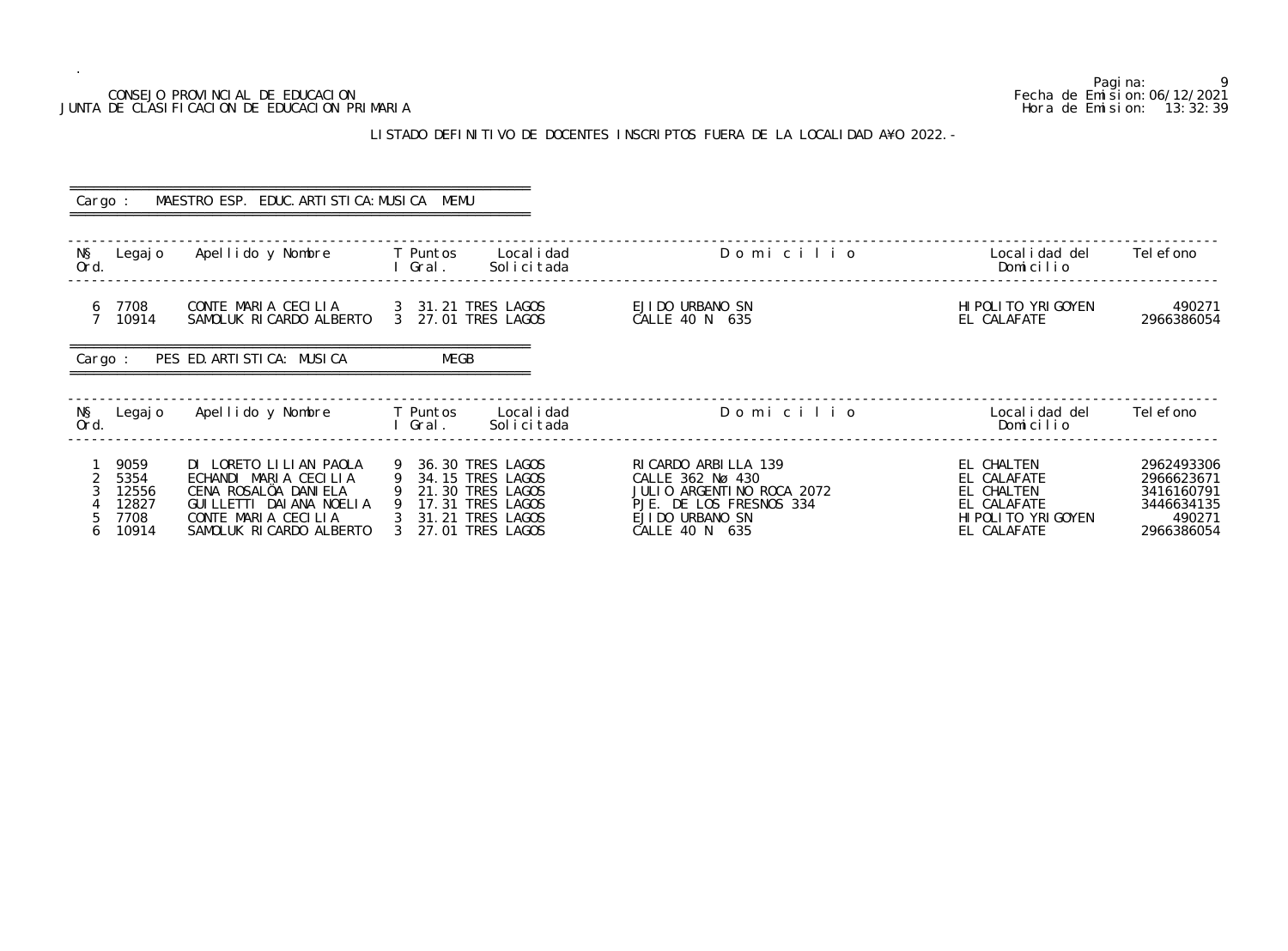| Cargo :                  | MAESTRO ESP. EDUC. ARTI STI CA: TEATRO MAET                              |                                                                           |                                                              |                                            |                                      |
|--------------------------|--------------------------------------------------------------------------|---------------------------------------------------------------------------|--------------------------------------------------------------|--------------------------------------------|--------------------------------------|
| NŞ<br>Legaj o<br>Ord.    | Apellido y Nombre     T Puntos                                           | Local i dad<br>I Gral.<br>Solicitada                                      | Domicilio                                                    | Local i dad del<br>Domicilio               | Tel efono                            |
| 1 10797                  | CACERES ERICA GISELA 3 20.31 TRES LAGOS                                  |                                                                           | <b>CALLE 1009 Nø566</b>                                      | EL CALAFATE                                | 1136052635                           |
| Cargo :                  | MAESTRO ESP. EDUC. ARTI STI CA: DANZAS                                   | DANZ                                                                      |                                                              |                                            |                                      |
| Ord.                     |                                                                          | N§ Legajo Apellido y Nombre T Puntos Localidad<br>Solicitada<br>I Gral.   | Domicilio                                                    | Local i dad del<br>Domicilio               | Tel efono                            |
| 1 12696                  | GODOY KARINA ALEJANDRA 6 24.88 TRES LAGOS                                |                                                                           | <b>CALLE 708 CASA 71</b>                                     | EL CALAFATE                                | 1131621983                           |
| Cargo :                  | MAESTRO ESP. DE EDUCACION FISICA                                         | MEEF                                                                      |                                                              |                                            |                                      |
| N§ Legajo<br>Ord.        |                                                                          | Apellido y Nombre         T Puntos     Localidad<br>Solicitada<br>l Gral. | Domicilio                                                    | Local i dad del<br>Domicilio               | Tel efono                            |
| T 59<br>2 T 46<br>3 T 47 | CEPERNIC MARIA MARCELA<br>VILLALBA PABLO DARIO<br>DOMINGUEZ DANTE GERMAN | 9 45.28 TRES LAGOS<br>9 44.90 TRES LAGOS<br>9 43.98 TRES LAGOS            | COSTANERA SUR 90<br>GOBERNADOR MAYER 156<br>ENRIQUE PRADO 90 | EL CHALTEN<br>RIO GALLEGOS<br>RIO GALLEGOS | 2962493036<br>2966609676<br>15575726 |

#### LISTADO DEFINITIVO DE DOCENTES INSCRIPTOS FUERA DE LA LOCALIDAD A¥O 2022.-

Pagina: 10<br>Fecha de Emision: 06/12/2021 CONSEJO PROVINCIAL DE EDUCACION Fecha de Emision:06/12/2021 JUNTA DE CLASIFICACION DE EDUCACION PRIMARIA Hora de Emision: 13:32:40 o Localidad del Telefono<br>Domicilio ------------------------------------------------------------------------------------------------------------------------------------------------- ------------------------------------------------------------------------------------------------------------------------------------------------ o 20 Localidad del 2008 Localidad del Nombre T Puntos Localidad del 2008 Localidad del 2008 Localidad del Tele<br>Nomi cilio ------------------------------------------------------------------------------------------------------------------------------------------------- ------------------------------------------------------------------------------------------------------------------------------------------------- -------------------------------------------------------------------------------------------------------------------------------------------------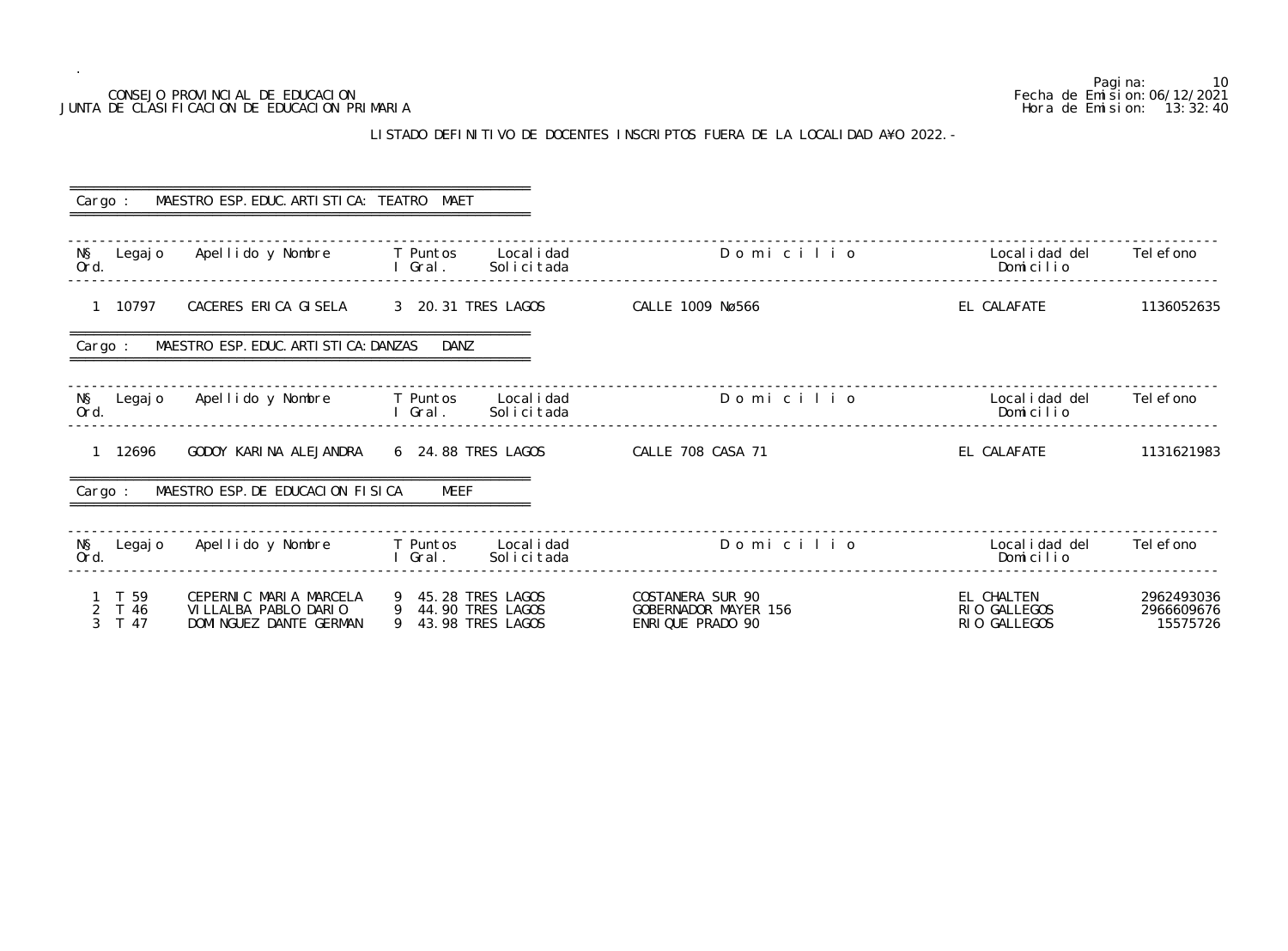#### CONSEJO PROVINCIAL DE EDUCACION Fecha de Emision:06/12/2021 JUNTA DE CLASIFICACION DE EDUCACION PRIMARIA Hora de Emision: 13:32:40

#### LISTADO DEFINITIVO DE DOCENTES INSCRIPTOS FUERA DE LA LOCALIDAD A¥O 2022.-

#### ========================================================== Cargo : MAESTRO ESP.DE EDUCACION FISICA MEEF

==========================================================

| NŞ<br>Ord. | Legaj o        | Apellido y Nombre               |             | T Puntos<br>Gral. | Local i dad<br>Solicitada | Domicilio                    | Local i dad del<br>Domicilio | Tel efono   |
|------------|----------------|---------------------------------|-------------|-------------------|---------------------------|------------------------------|------------------------------|-------------|
|            | T 73           | VI DELA LORENA AYELEN           |             |                   | 9 43.22 TRES LAGOS        | LOS TEHUELCHES 932           | EL CALAFATE                  | 494678      |
|            | T <sub>9</sub> | PASTINE ACOSTA LUCAS MART 9     |             |                   | 43.08 TRES LAGOS          | ELBA MENDEZ 305              | EL CALAFATE                  | 2966703499  |
|            | T 80           | DE ANA ANDREA LAURA             |             |                   | 43.03 TRES LAGOS          | SANCHEZ 91 DPTO 2            | EL CALAFATE                  | 494508      |
|            | T 73           | MENDEZ FACUNDO SEBASTIAN 9      |             |                   | 42.80 TRES LAGOS          | CASA 61                      | EL CALAFATE                  | 495689      |
| 8          | 8100           | PENA ANALIA NATALIA             |             |                   | 42.76 TRES LAGOS          | CALLE 1011 Nø623             | EL CALAFATE                  | 2966692994  |
| 9          | T 47           | CLARKE DANIELA ANALIA           | 9           |                   | 42.51 TRES LAGOS          | B C.A.P. HORSTTHI ERAUF N 51 | RIO GALLEGOS                 | 2966442145  |
| 10         | T 73           | CLOS BARBARA ALEJANDRA          | 9           |                   | 42.33 TRES LAGOS          | CALLE PTO. SAN JULIAN N 221  | EL CALAFATE                  | 491703      |
| 11         | T <sub>9</sub> | POLO MARGARI TA SUSANA          |             |                   | 41.80 TRES LAGOS          | LOS ALERCES 1053             | EL CALAFATE                  | 2966272404  |
| 12         | T 59           | SAADE SERGIO DANIEL             |             |                   | 41.79 TRES LAGOS          | CABO GARCIA 244 - EL CHALTEN | EL CHALTEN                   | 2966319212  |
| 13         | T 59           | VELASQUEZ JORGE ESTEBAN         |             |                   | 41.06 TRES LAGOS          | SAN MARTIN N 198             | EL CHALTEN                   | 2966449927  |
| 14         | 7487           | BEROIZ ROXANA MAGDALENA         |             |                   | 40.06 TRES LAGOS          | ARBILLA N 46 - CASA N 2      | EL CHALTEN                   | 2966680521  |
| 15         | 9827           | <b>CULLEN ALEJANDRO</b>         |             |                   | 38.96 TRES LAGOS          | LOS CEIBOS 670               | EL CALAFATE                  | 1145634744  |
| 16         | 4846           | <b>GUANES MI GUEL ANGEL</b>     |             |                   | 38.05 TRES LAGOS          | MAXIMO VILLALBA 262          | EL CALAFATE                  | 2966273856  |
| 17         | 8143           | RODRI GUEZ CHRI STI AN DI EGO 9 |             |                   | 37.54 TRES LAGOS          | COSTANERA SUR 210            | EL CHALTEN                   | 2962493299  |
| 18         | 7036           | VARELA ARIEL EMILIO             |             |                   | 36.56 TRES LAGOS          | PTO SAN JULIAN N<br>221      | EL CALAFATE                  | 491703      |
| 19         | 9110           | CAMPOPIANO JULIANA              | 9           |                   | 35.76 TRES LAGOS          | AV DEL LIBERTADOR 1177       | EL CALAFATE                  | 15406031    |
| 20         | 9053           | LOPEZ LOYOLA CARMEN GLADY 9     |             |                   | 35.74 TRES LAGOS          | PJE RIO DIABLO 82            | EL CHALTEN                   | 493363      |
| 21         | 9127           | BASANTA LEONARDO JOSE           |             |                   | 35.32 TRES LAGOS          | GCOSTANERA SUR 210           | EL CHALTEN                   | 15400858    |
|            | 9080           | GIGENA MANUEL ALEJANDRO         | $\mathsf Q$ |                   | 34.30 TRES LAGOS          | SAN JUAN 961                 | EL CALAFATE                  | 2974163393  |
| 23         | 7642           | BOUZA ANA PAULA                 |             |                   | 34.06 TRES LAGOS          | CALLE 3032 N 43              | EL CALAFATE                  | 29664582992 |
| 24         | 11825          | PEREZ GORDILLO MONICA ABI 9     |             |                   | 33.77 TRES LAGOS          | AV. PERON N 1732             | EL CALAFATE                  | 2966401865  |
| 25         | 8482           | GIMENEZ RAMIRO GASPAR           |             |                   | 33.70 TRES LAGOS          | LOS FRESNOS 2781             | EL CALAFATE                  | 2902490784  |
| 26         | 8467           | CALVENTE MARIA SOL              | 9           |                   | 33.35 TRES LAGOS          | LAS ABELULAS 3188            | EL CALAFATE                  | 3412147696  |
| 27         | 11520          | MACEDO LEANDRO JOSE ISAAC 9     |             |                   | 32.85 TRES LAGOS          | JULIO ARGENTINO ROCA N 2488  | EL CALAFATE                  | 2966339025  |
| 28         | 8154           | TRONCOSO PABLO ALEJANDRO        | - 9         |                   | 32.78 TRES LAGOS          | <b>FUHR 857</b>              | RIO GALLEGOS                 | 2966640316  |

Pagina: 11<br>Fecha de Emision: 06/12/2021<br>Hora de Emision: 13:32:40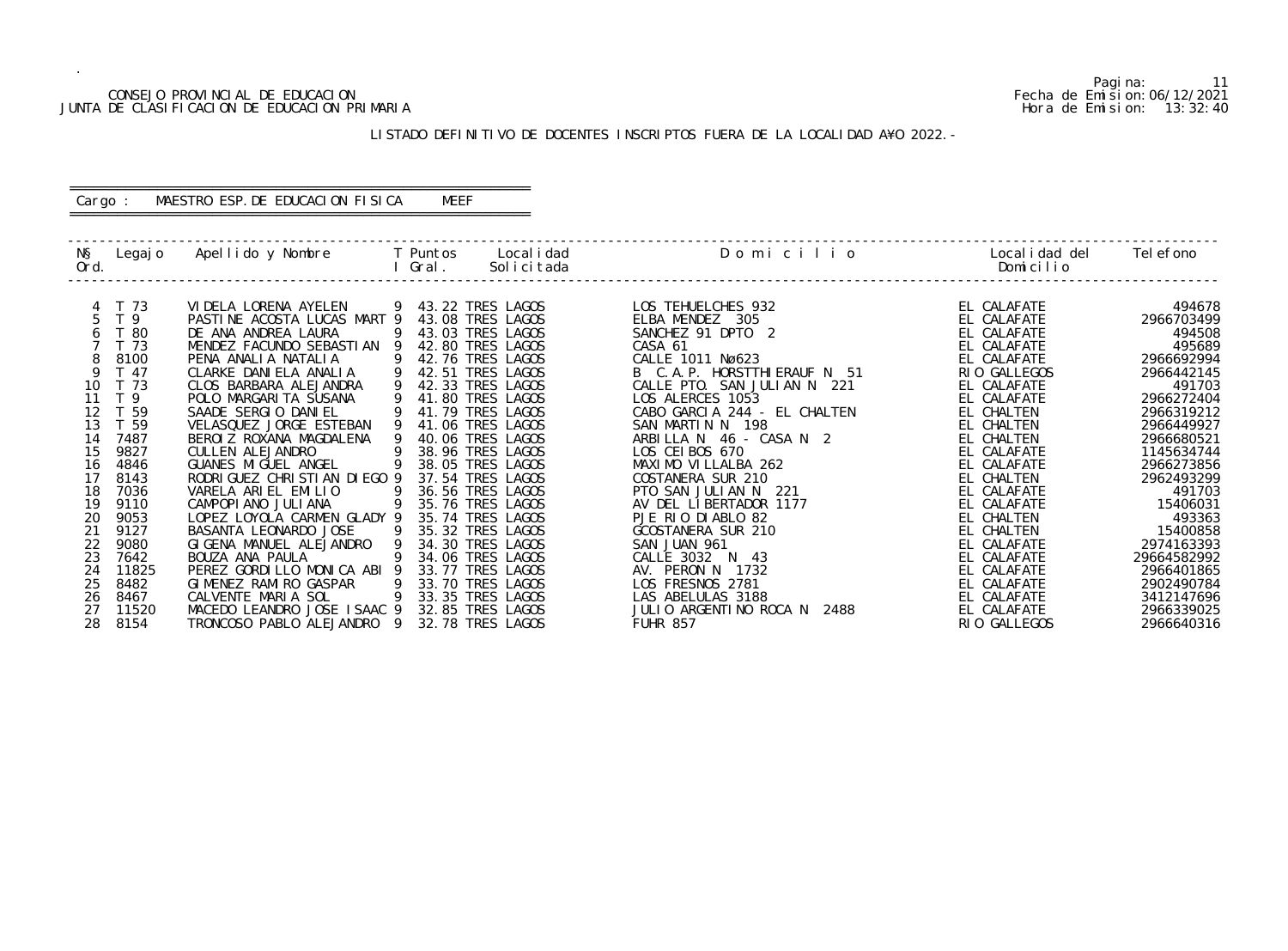#### CONSEJO PROVINCIAL DE EDUCACION Fecha de Emision:06/12/2021 JUNTA DE CLASIFICACION DE EDUCACION PRIMARIA Hora de Emision: 13:32:40

#### LISTADO DEFINITIVO DE DOCENTES INSCRIPTOS FUERA DE LA LOCALIDAD A¥O 2022.-

#### ========================================================== Cargo : MAESTRO ESP.DE EDUCACION FISICA MEEF

==========================================================

| Apellido y Nombre<br>NŞ<br>Legaj o<br>Ord.                                                                                                                                                                                                                                                                                                                                                                                                                                                                                                                                                                                                                                                                                                                                                                                                                                                 | T Puntos<br>I Gral. | Local i dad<br>Solicitada                                                                                                                                                                                                                                                                                                                                                                                                                            | Domicilio                                                                                                                                                                                                                                                                                                                                                                                                                                                                                                                  | Local i dad del<br>Domicilio                                                                                                                                                                                                                                                                                                    | Tel efono                                                                                                                                                                                                                                                                                        |
|--------------------------------------------------------------------------------------------------------------------------------------------------------------------------------------------------------------------------------------------------------------------------------------------------------------------------------------------------------------------------------------------------------------------------------------------------------------------------------------------------------------------------------------------------------------------------------------------------------------------------------------------------------------------------------------------------------------------------------------------------------------------------------------------------------------------------------------------------------------------------------------------|---------------------|------------------------------------------------------------------------------------------------------------------------------------------------------------------------------------------------------------------------------------------------------------------------------------------------------------------------------------------------------------------------------------------------------------------------------------------------------|----------------------------------------------------------------------------------------------------------------------------------------------------------------------------------------------------------------------------------------------------------------------------------------------------------------------------------------------------------------------------------------------------------------------------------------------------------------------------------------------------------------------------|---------------------------------------------------------------------------------------------------------------------------------------------------------------------------------------------------------------------------------------------------------------------------------------------------------------------------------|--------------------------------------------------------------------------------------------------------------------------------------------------------------------------------------------------------------------------------------------------------------------------------------------------|
| 10388<br>ZAFFRANI CELINA<br>29<br>30<br>10420<br>SALDI VI A GERARDO MI GUEL<br>31<br>11660<br>HOLZMANN VALENTINA<br>32<br>10974<br>BRITEZ NORMA ROXANA<br>33<br>9132<br>TABOADA NURIA CRISTINA<br>34<br>JENSEN CINTHIA LORENA<br>10941<br>35<br>12197<br><b>BURGOS PAULA</b><br>36<br>10912<br>SONGINI MARIA VALERIA<br>AMAYA NALARA KELTH<br>37<br>10902<br>38<br>9470<br>SORIA JOSE ALBERTO<br><b>SCI ACCA CARMEN</b><br>39<br>11762<br>9055<br>PEREZ MARCELA<br>40<br>12430<br>SEGOVIA SALINAS CAMILA<br>41<br>VELAZQUEZ MARIA DE LS MER 9<br>42<br>10365<br>43<br>9897<br>ALESSI MARIA GRACIELA<br>SCHI SCHMAN ROMINA ELIZABE 9<br>11574<br>44<br>10793<br>BAI SI CRISTIAN JAVIER<br>45<br>10901<br>CANNASIO LIDIA EDIT<br>46<br>11081<br>ALTAMIRANO CESAR LUIS<br>47<br>12214<br>MOYANO LUCAS MANUEL<br>48<br>CANDIA LUIS ALEJANDRO<br>49<br>9504<br>COCHA LUIS ARMANDO<br>50<br>9088 | 9<br>9<br>9<br>9    | 31.15 TRES LAGOS<br>31.01 TRES LAGOS<br>30.73 TRES LAGOS<br>30.70 TRES LAGOS<br>30.36 TRES LAGOS<br>29.70 TRES LAGOS<br>29.55 TRES LAGOS<br>29.27 TRES LAGOS<br>29.07 TRES LAGOS<br>29.03 TRES LAGOS<br>28.45 TRES LAGOS<br>28.30 TRES LAGOS<br>28.03 TRES LAGOS<br>26.70 TRES LAGOS<br>26.40 TRES LAGOS<br>25.66 TRES LAGOS<br>25.53 TRES LAGOS<br>24.89 TRES LAGOS<br>23.81 TRES LAGOS<br>18.66 TRES LAGOS<br>23.00 TRES LAGOS<br>21.91 TRES LAGOS | MENDOZA N 245<br>AV. SAN MARTIN N 872<br>AV. NESTOR KIRCHNER N<br>2063<br><b>COI HUE 3248</b><br>AV. DEL COIRON 234<br>CASIMIRO BIGUA N 86<br>SAN MARTIN 898<br>JEANS MERMOZ 235<br>FAGNANO 1630<br>MAXIMO VILLALBA 591<br>AVDA DEL LIBERTADOR N 2327<br>AV LAGO DEL DESIERTO 265<br>RIO SNATA CRUZ<br>1980<br>CALLE 79 Nø553 DPT0 2<br>MALVORSEN N 65<br>CALLE 214 N! 143 SOBERANA<br>I SI DORO CRETTON 1274<br>9 DE JULIO 171 DPTO N 3<br><b>COI NTUE 3248</b><br>GLACIAR MURALLON 69<br>CALLE 999 Nø92<br>SAN MARTIN 36 | EL CHALTEN<br>EL CHALTEN<br>EL CALAFATE<br>EL CALAFATE<br>EL CHALTEN<br>EL CALAFATE<br>EL CHALTEN<br>EL CALAFATE<br>EL CALAFATE<br>EL CALAFATE<br>EL CALAFATE<br>EL CHALTEN<br>EL CALAFATE<br>EL CALAFATE<br>EL CHALTEN<br>EL CALAFATE<br>EL CALAFATE<br>EL CALAFATE<br>EL CALAFATE<br>EL CALAFATE<br>EL CALAFATE<br>EL CHALTEN | 1166171254<br>2962493100<br>2966400218<br>2966468320<br>1132063427<br>2966467746<br>2914223688<br>3385522785<br>2902487291<br>2966418938<br>2634220176<br>15448001<br>2966524881<br>2966520028<br>2962493184<br>1161418630<br>1132919551<br>2966275517<br>2966215261<br>3624205838<br>2966632315 |

Pagina: 12<br>Fecha de Emision: 06/12/2021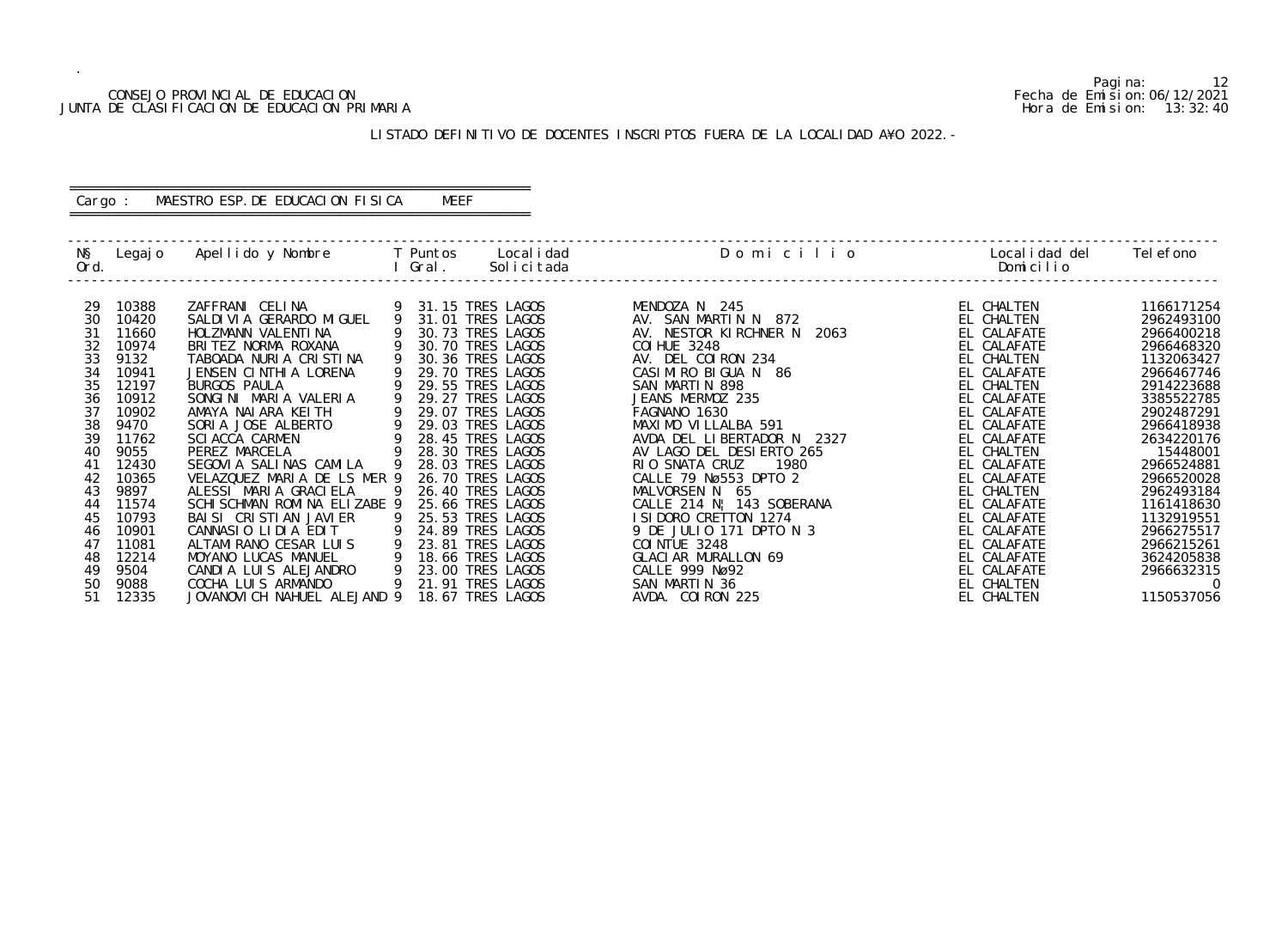#### CONSEJO PROVINCIAL DE EDUCACION JUNTA DE CLASIFICACION DE EDUCACION PRIMARIA

.

#### LISTADO DEFINITIVO DE DOCENTES INSCRIPTOS FUERA DE LA LOCALI

| CONSEJO PROVINCIAL DE EDUCACION<br>JUNTA DE CLASIFICACION DE EDUCACION PRIMARIA                                                                                                                                                                                |                                                                                                                                                                                                                                                                    | Pagi na:<br>13<br>Fecha de Emi si on: 06/12/2021<br>Hora de Emision: 13:32:41                                                                                                                                      |                                                                                                                                      |                                                                                                                   |
|----------------------------------------------------------------------------------------------------------------------------------------------------------------------------------------------------------------------------------------------------------------|--------------------------------------------------------------------------------------------------------------------------------------------------------------------------------------------------------------------------------------------------------------------|--------------------------------------------------------------------------------------------------------------------------------------------------------------------------------------------------------------------|--------------------------------------------------------------------------------------------------------------------------------------|-------------------------------------------------------------------------------------------------------------------|
|                                                                                                                                                                                                                                                                |                                                                                                                                                                                                                                                                    | LISTADO DEFINITIVO DE DOCENTES INSCRIPTOS FUERA DE LA LOCALIDAD A¥O 2022. -                                                                                                                                        |                                                                                                                                      |                                                                                                                   |
| PES EDUCACION FISICA MUJERES<br>Cargo :                                                                                                                                                                                                                        | <b>EMEG</b>                                                                                                                                                                                                                                                        |                                                                                                                                                                                                                    |                                                                                                                                      |                                                                                                                   |
| N§ Legajo Apellido y Nombre T Puntos Localidad<br>Ord.                                                                                                                                                                                                         | Solicitada                                                                                                                                                                                                                                                         | Domicilio                                                                                                                                                                                                          | Local i dad del<br>Domicilio                                                                                                         | Tel efono                                                                                                         |
| 1 10902                                                                                                                                                                                                                                                        | AMAYA NAIARA KEITH 9 29.07 TRES LAGOS                                                                                                                                                                                                                              | FAGNANO 1630                                                                                                                                                                                                       | EL CALAFATE                                                                                                                          | 2902487291                                                                                                        |
| MAESTRO ESPECIAL DE INGLES<br>Cargo :                                                                                                                                                                                                                          | MI NG                                                                                                                                                                                                                                                              |                                                                                                                                                                                                                    |                                                                                                                                      |                                                                                                                   |
| Legajo Apellido y Nombre T Puntos Localidad<br>NŞ<br>Ord.                                                                                                                                                                                                      | l Gral.<br>Solicitada                                                                                                                                                                                                                                              | Domicilio                                                                                                                                                                                                          | Local i dad del<br>Domicilio                                                                                                         | Tel efono                                                                                                         |
| 10858<br>8648<br>2<br>I RI ARTE LAURA YANINA<br>3<br>9748<br>GAREIS ANDREA ALEJANDRA<br>12093<br>LASCANO KREMER MARIA J<br>T0P1274<br>TORRES NOELIA DANIELA<br>10404<br>VELARDEZ BRENDA JULI ETA<br>12601<br>11790<br>VACA CARINA GRISELDA<br>$\Omega$<br>T 73 | GARCIA REID LARISA 9 36.51 TRES LAGOS<br>9 29.83 TRES LAGOS<br>26.25 TRES LAGOS<br>9<br>9 19.67 TRES LAGOS<br>9 26.26 TRES LAGOS<br>BORTOLUZZI CESAR HERNAN 9 21.77 TRES LAGOS<br>9 18.46 TRES LAGOS<br>6 25.55 TRES LAGOS<br>DIAZILIIS HORACIO 3 34 O6 TRES LAGOS | AV. DEL LIBERTADOR N 3416 - DPTO. 4<br>LAS LOICAS Y A KONRAD<br><b>FUHR 857</b><br>CALLE 362 N§ 396<br>GDOR. GREGORES 1273<br>CALLE 1005 N 26<br>ANA ROSA FUENTES 557<br>CALLE 72 CASA 826<br>NORMA GALLARDO N 628 | EL CALAFATE<br>EL CHALTEN<br>RIO GALLEGOS<br>EL CALAFATE<br>EL CALAFATE<br>EL CALAFATE<br>EL CALAFATE<br>EL CALAFATE<br>FI CAI AFATE | 2966616134<br>493224<br>2966597723<br>1140701232<br>1161524019<br>2966523842<br>2966727776<br>3814158125<br>AQAD2 |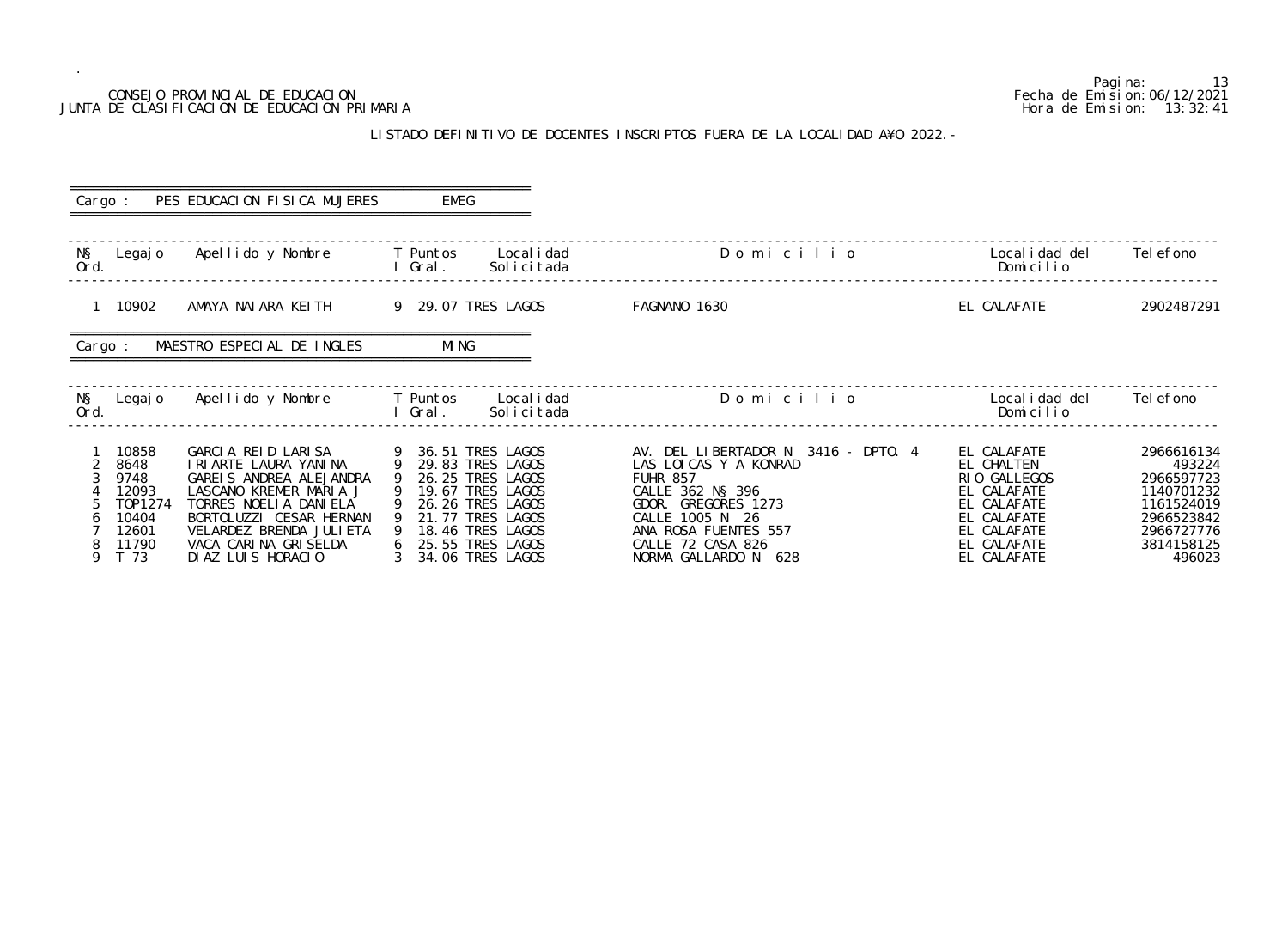#### CONSEJO PROVINCIAL DE EDUCACION Fecha de Emision:06/12/2021 JUNTA DE CLASIFICACION DE EDUCACION PRIMARIA Hora de Emision: 13:32:41

## LISTADO DEFINITIVO DE DOCENTES INSCRIPTOS FUERA DE LA LOCALIDAD A¥O 2022.-

| Cargo :     |                                                                              | PES LENGUA EXTRANJERA: INGLES                                                                                                                                                                                                 | I EGB                                                                                                                                                                                        |                                                                                                                                                                                                                     |                                                                                                                                     |                                                                                                                    |
|-------------|------------------------------------------------------------------------------|-------------------------------------------------------------------------------------------------------------------------------------------------------------------------------------------------------------------------------|----------------------------------------------------------------------------------------------------------------------------------------------------------------------------------------------|---------------------------------------------------------------------------------------------------------------------------------------------------------------------------------------------------------------------|-------------------------------------------------------------------------------------------------------------------------------------|--------------------------------------------------------------------------------------------------------------------|
| NŞ<br>Ord.  | Legaj o                                                                      | Apellido y Nombre                                                                                                                                                                                                             | T Puntos<br>Local i dad<br>I Gral.<br>Solicitada                                                                                                                                             | Domicilio                                                                                                                                                                                                           | Local i dad del<br>Domicilio                                                                                                        | Tel efono                                                                                                          |
| 6<br>8<br>9 | 10858<br>8648<br>9748<br>12093<br>T0P1274<br>10404<br>12601<br>11790<br>T 73 | GARCIA REID LARISA<br>I RI ARTE LAURA YANINA<br>GAREIS ANDREA ALEJANDRA<br>LASCANO KREMER MARIA J<br>TORRES NOELLA DANIELA<br>BORTOLUZZI CESAR HERNAN<br>VELARDEZ BRENDA JULIETA<br>VACA CARINA GRISELDA<br>DIAZ LUIS HORACIO | 36.51 TRES LAGOS<br>- 9<br>9<br>29.83 TRES LAGOS<br>26.25 TRES LAGOS<br>19.67 TRES LAGOS<br>26.26 TRES LAGOS<br>21.77 TRES LAGOS<br>18.46 TRES LAGOS<br>25.55 TRES LAGOS<br>34.06 TRES LAGOS | AV. DEL LIBERTADOR N 3416 - DPTO. 4<br>LAS LOI CAS Y A KONRAD<br><b>FUHR 857</b><br>CALLE 362 NS 396<br>GDOR. GREGORES 1273<br>CALLE 1005 N 26<br>ANA ROSA FUENTES 557<br>CALLE 72 CASA 826<br>NORMA GALLARDO N 628 | EL CALAFATE<br>EL CHALTEN<br>RIO GALLEGOS<br>EL CALAFATE<br>EL CALAFATE<br>EL CALAFATE<br>EL CALAFATE<br>EL CALAFATE<br>EL CALAFATE | 2966616134<br>493224<br>2966597723<br>1140701232<br>1161524019<br>2966523842<br>2966727776<br>3814158125<br>496023 |
| Cargo :     |                                                                              | PES ED. ARTI STI CA: TEATRO                                                                                                                                                                                                   | TEGB                                                                                                                                                                                         |                                                                                                                                                                                                                     |                                                                                                                                     |                                                                                                                    |
| NŞ<br>Ord.  | Legaj o                                                                      | Apellido y Nombre                                                                                                                                                                                                             | T Puntos<br>Local i dad<br>Solicitada<br>I Gral.                                                                                                                                             | Domicilio                                                                                                                                                                                                           | Local i dad del<br>Domicilio                                                                                                        | Tel efono                                                                                                          |
|             | 10797                                                                        | CACERES ERICA GISELA                                                                                                                                                                                                          | 3 20.31 TRES LAGOS                                                                                                                                                                           | CALLE 1009 Nø566                                                                                                                                                                                                    | EL CALAFATE                                                                                                                         | 1136052635                                                                                                         |

Pagina: 14<br>Fecha de Emision: 06/12/2021<br>Hora de Emision: 13:32:41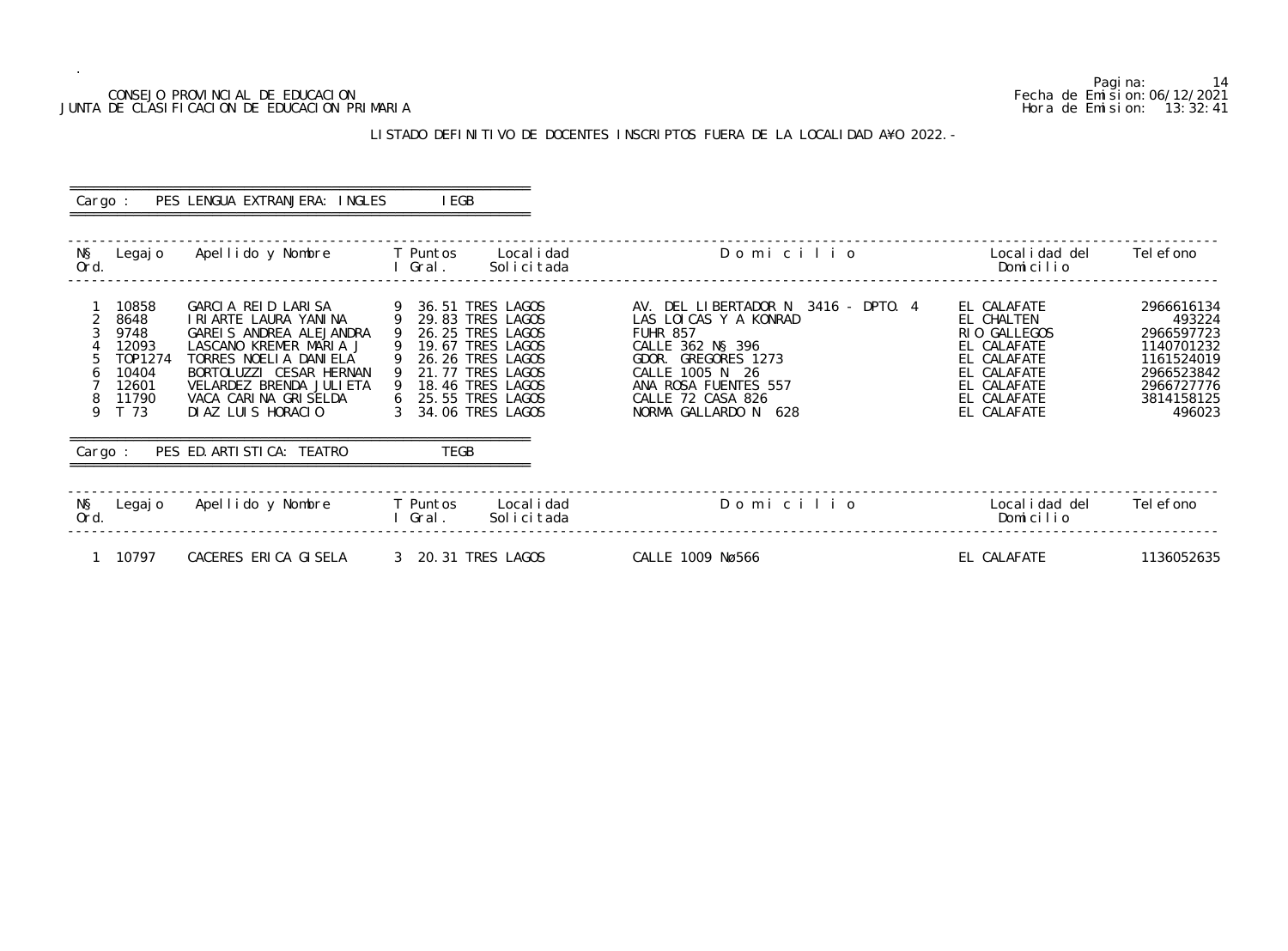#### CONSEJO PROVINCIAL DE EDUCACION Fecha de Emision:06/12/2021 JUNTA DE CLASIFICACION DE EDUCACION PRIMARIA Hora de Emision: 13:32:41

## LISTADO DEFINITIVO DE DOCENTES INSCRIPTOS FUERA DE LA LOCALIDAD A¥O 2022.-

| Cargo :                                                                                                                  | ASIST. MEDIOS A/C GAB. DE INFORMATICA MINF                                                                                                                                                                                                                                                  |                                                                                                            |                                                                                                                                                                                   |                                                                                                                       |                                                                                                                  |  |  |  |  |  |  |  |
|--------------------------------------------------------------------------------------------------------------------------|---------------------------------------------------------------------------------------------------------------------------------------------------------------------------------------------------------------------------------------------------------------------------------------------|------------------------------------------------------------------------------------------------------------|-----------------------------------------------------------------------------------------------------------------------------------------------------------------------------------|-----------------------------------------------------------------------------------------------------------------------|------------------------------------------------------------------------------------------------------------------|--|--|--|--|--|--|--|
| Ord.                                                                                                                     | N§ Legajo Apellido y Nombre T Puntos Localidad<br><b>Example 2019 11 Gral</b> . All Gral .                                                                                                                                                                                                  | Solicitada                                                                                                 | Domicilio                                                                                                                                                                         | Local i dad del<br>Domicilio                                                                                          | Tel efono                                                                                                        |  |  |  |  |  |  |  |
| 9827<br>$\overline{2}$<br>9528<br><b>TAD 20</b><br>9522<br>5<br>11958<br>T 89<br>6<br>7 <sup>7</sup><br>10816<br>Cargo : | CULLEN ALEJANDRO               9   42.03 TRES LAGOS<br>NU¥EZ LAURA CECILIA       8   31.02 TRES LAGOS<br>MOLINA ROBERTO ANTONIO<br>ALZU ANAGUA ANDREA CELEST 6<br>QUINTANILLA WILFREDO ALBE 6<br>CONDORI LUIS RUBEN 3 42.43 TRES LAGOS<br>GORDI LLO VALERI ANA<br>PES EDUCACION TECNOLOGICA | 6 46.68 TRES LAGOS<br>28.31 TRES LAGOS<br>11.20 TRES LAGOS<br>3 16.53 TRES LAGOS<br>ETEG                   | LOS CEIBOS 670<br>CERRO SOLO N 136<br>LLAO LLAO 65<br>CORDOBA 749<br>CALLE 3034 N 681<br>GOB GREGORES 1442<br>ISLA SOLITANA 210                                                   | EL CALAFATE<br>EL CHALTEN<br>EL CHALTEN<br>PUERTO SANTA CRUZ<br>EL CALAFATE<br>EL CALAFATE<br>EL CALAFATE             | 1145634744<br>2962493059<br>2966512294<br>15583602<br>2966401353<br>496274<br>2966345477                         |  |  |  |  |  |  |  |
| Ord.                                                                                                                     | N§ Legajo Apellido y Nombre T Puntos Localidad                                                                                                                                                                                                                                              | I Gral.<br>Solicitada                                                                                      | Domicilio                                                                                                                                                                         | Localidad del<br>Domicilio                                                                                            | Tel efono                                                                                                        |  |  |  |  |  |  |  |
| T 73<br>$\overline{2}$<br>10952<br>3<br>10442<br>11215<br>10453<br>11170<br>11427<br>12780<br>8                          | CARDOZO RUTH ELIZABETH<br>SAAVEDRA ERICA LILIANA<br>PONS ANDREA NOEMI<br>VI LLAGRA JUAN SI LVANO<br>GONZALEZ AGUSTIN ALEJANDR 9 31.36 TRES LAGOS<br>TOLABA MARISEL ANAHI 9 31.29 TRES LAGOS<br>AVILA LUIS ALBERTO<br>ANACLETO AGUSTINA DEL VAL 9 17.17 TRES LAGOS                           | 9 41.91 TRES LAGOS<br>9 38.11 TRES LAGOS<br>9 37.26 TRES LAGOS<br>9 36.04 TRES LAGOS<br>9 17.81 TRES LAGOS | RIO GALLEGOS N 193<br>RI CARDO ARBILLA N 182<br>CAMPA¥A DEL DESIERTO 947<br>RIO GALLEGOS N 193<br>CAMPA¥A DEL DESIERTO 947<br>RIO SANTA CRUZ 1960<br>BELGRANO 457<br>BELGRANO 457 | EL CALAFATE<br>EL CHALTEN<br>EL CALAFATE<br>EL CALAFATE<br>EL CALAFATE<br>EL CALAFATE<br>RIO GALLEGOS<br>RIO GALLEGOS | $\overline{0}$<br>2966721735<br>2974266441<br>2966486637<br>2974266441<br>3885729762<br>2966226147<br>3865526275 |  |  |  |  |  |  |  |

Pagina: 15<br>Fecha de Emision: 06/12/2021<br>Hora de Emision: 13:32:41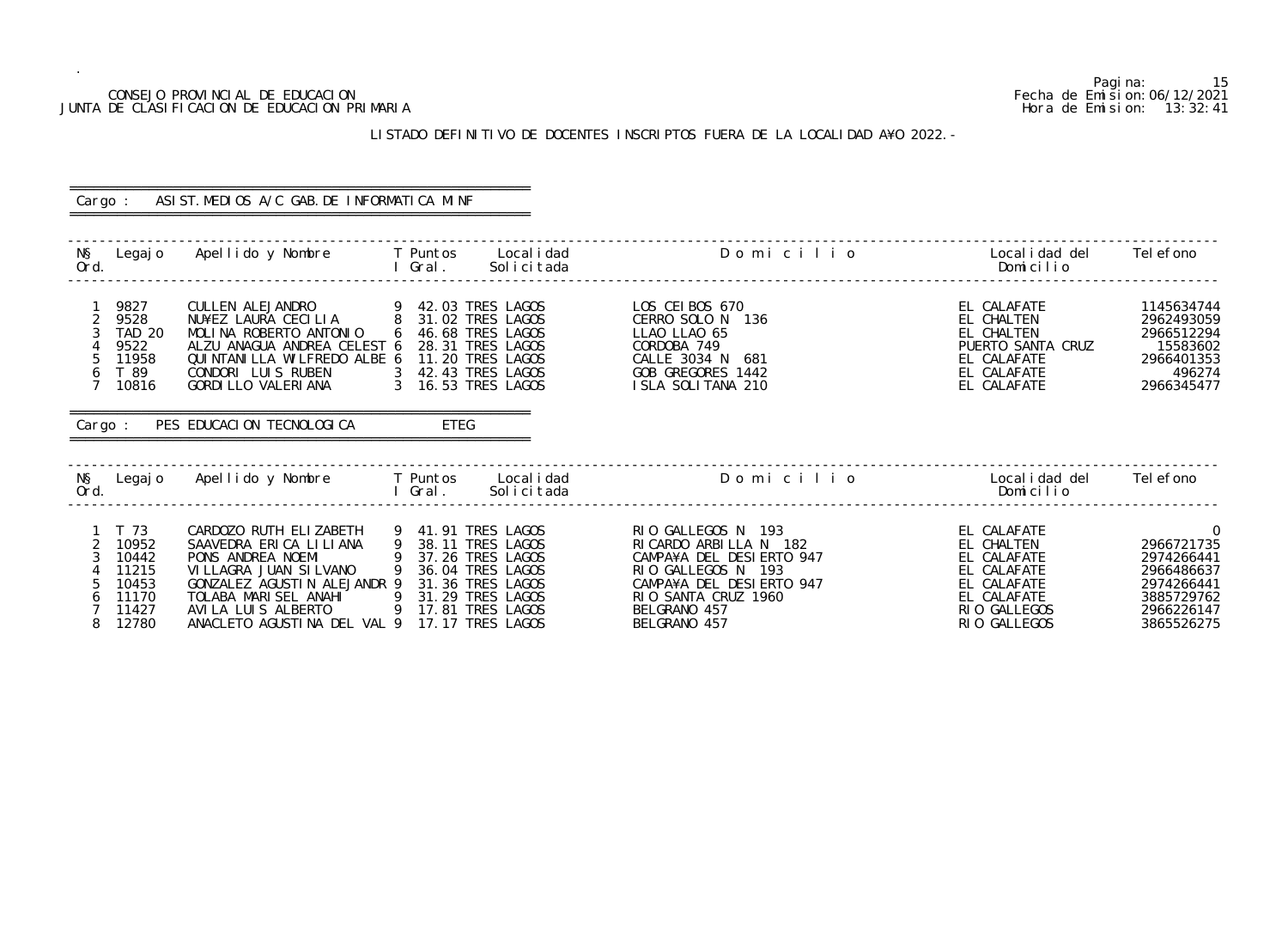#### CONSEJO PROVINCIAL DE EDUCACION Fecha de Emision:06/12/2021 JUNTA DE CLASIFICACION DE EDUCACION PRIMARIA Hora de Emision: 13:32:42

## LISTADO DEFINITIVO DE DOCENTES INSCRIPTOS FUERA DE LA LOCALIDAD A¥O 2022.-

| Cargo :                                                                                                                                | PES FORMACION ETICA Y CIUDADANA                                                                                                                                                                                                                                                                                                              | FEGB                                                                                                                                                                                                                                  |                                                                                                                                                                                                                                                                                     |                                                                                                                                                                          |                                                                                                                                                   |
|----------------------------------------------------------------------------------------------------------------------------------------|----------------------------------------------------------------------------------------------------------------------------------------------------------------------------------------------------------------------------------------------------------------------------------------------------------------------------------------------|---------------------------------------------------------------------------------------------------------------------------------------------------------------------------------------------------------------------------------------|-------------------------------------------------------------------------------------------------------------------------------------------------------------------------------------------------------------------------------------------------------------------------------------|--------------------------------------------------------------------------------------------------------------------------------------------------------------------------|---------------------------------------------------------------------------------------------------------------------------------------------------|
| NŞ<br>Ord.                                                                                                                             | Legajo Apellido y Nombre T Puntos Localidad                                                                                                                                                                                                                                                                                                  | l Gral.<br>Solicitada                                                                                                                                                                                                                 | Domicilio                                                                                                                                                                                                                                                                           | Localidad del<br>Domicilio                                                                                                                                               | Tel efono                                                                                                                                         |
| 10489<br>2<br>10815<br>3<br>11387<br>12125<br>11608<br>12598<br>6<br>T 9<br>10733<br>8<br>9<br>10717<br>10 12447<br>11 T 73<br>Cargo : | I BARRA DANI EL OSVALDO<br>MAI DANA DALILA ALEJANDRA 9 27.48 TRES LAGOS<br>FINK HERNAN<br>SAUCEDO MANUELA LORENA<br>ORTEGA NESTOR FEDERICO<br>SOSA GIMENA GUADALUPE<br>MASSO MARISA ESTELA<br>KATTAN ANAHI DAIANA 6<br>ROJAS PATRICIA PAMELA 6 20.75 TRES LAGOS<br>MARIOT MICHELLE NOHELI<br>DIAZ LUIS HORACIO<br>MAESTRO DE SECCION ADULTOS | 9 32.92 TRES LAGOS<br>9<br>23.51 TRES LAGOS<br>$\overline{9}$<br>21.21 TRES LAGOS<br>9 20.57 TRES LAGOS<br>9 20.58 TRES LAGOS<br>32.10 TRES LAGOS<br>6<br>29.08 TRES LAGOS<br>3 25.74 TRES LAGOS<br>3 22.85 TRES LAGOS<br><b>MSAD</b> | CALLE 1011 N 487<br>JUAN ESTEBAN 147<br>GLACIAR MURALLON 271 - DPTO 2<br>VI OLETA VI LLALBA 1163<br>CUEVA DE LAS MANOS 84<br>B§ 67 VI VI ENDAS CASA 8<br>LOS INMIGRANTES N 1549 - CASA 16<br>MAESTRO LANG N 943<br>AV LIBERTADOR N 492<br>AV AVELLANEDA 953<br>NORMA GALLARDO N 628 | EL CALAFATE<br>EL CALAFATE<br>EL CALAFATE<br>EL CALAFATE<br>RIO GALLEGOS<br>EL CALAFATE<br>EL CALAFATE<br>EL CALAFATE<br>EL CALAFATE<br>PUERTO SANTA CRUZ<br>EL CALAFATE | 2902490686<br>3865310586<br>1161889823<br>3794543502<br>2966242740<br>3794699763<br>2966557601<br>2902495038<br>154217434<br>2966555698<br>496023 |
| NŞ<br>Ord.                                                                                                                             | Legajo Apellido y Nombre T Puntos Localidad                                                                                                                                                                                                                                                                                                  | l Gral.<br>Solicitada                                                                                                                                                                                                                 | Domicilio                                                                                                                                                                                                                                                                           | Local i dad del<br>Domicilio                                                                                                                                             | Tel efono                                                                                                                                         |
| 1 T 59<br>2 T 80<br>$\mathcal{S}$<br>T 46<br>T 80                                                                                      | ANDRADA TELMA LUCRECIA 9 48.84 TRES LAGOS<br>GADEA MARIELA CARINA 9 48.52 TRES LAGOS<br>LARRETA ELIANA SOLEDAD 9 48.16 TRES LAGOS<br>URZAGASTE SUSANA ELENA                                                                                                                                                                                  | 9 47.87 TRES LAGOS                                                                                                                                                                                                                    | CERO SOLO 64<br>MAESTRO LANG 886<br>PASTORA BAUMANN 465<br>REIMUNDO FREILE N 1744                                                                                                                                                                                                   | EL CHALTEN<br>EL CALAFATE<br>RIO GALLEGOS<br>EL CALAFATE                                                                                                                 | 493175<br>492983<br>15506322<br>493742                                                                                                            |

Pagina: 16<br>Fecha de Emision: 06/12/2021<br>Hora de Emision: 13:32:42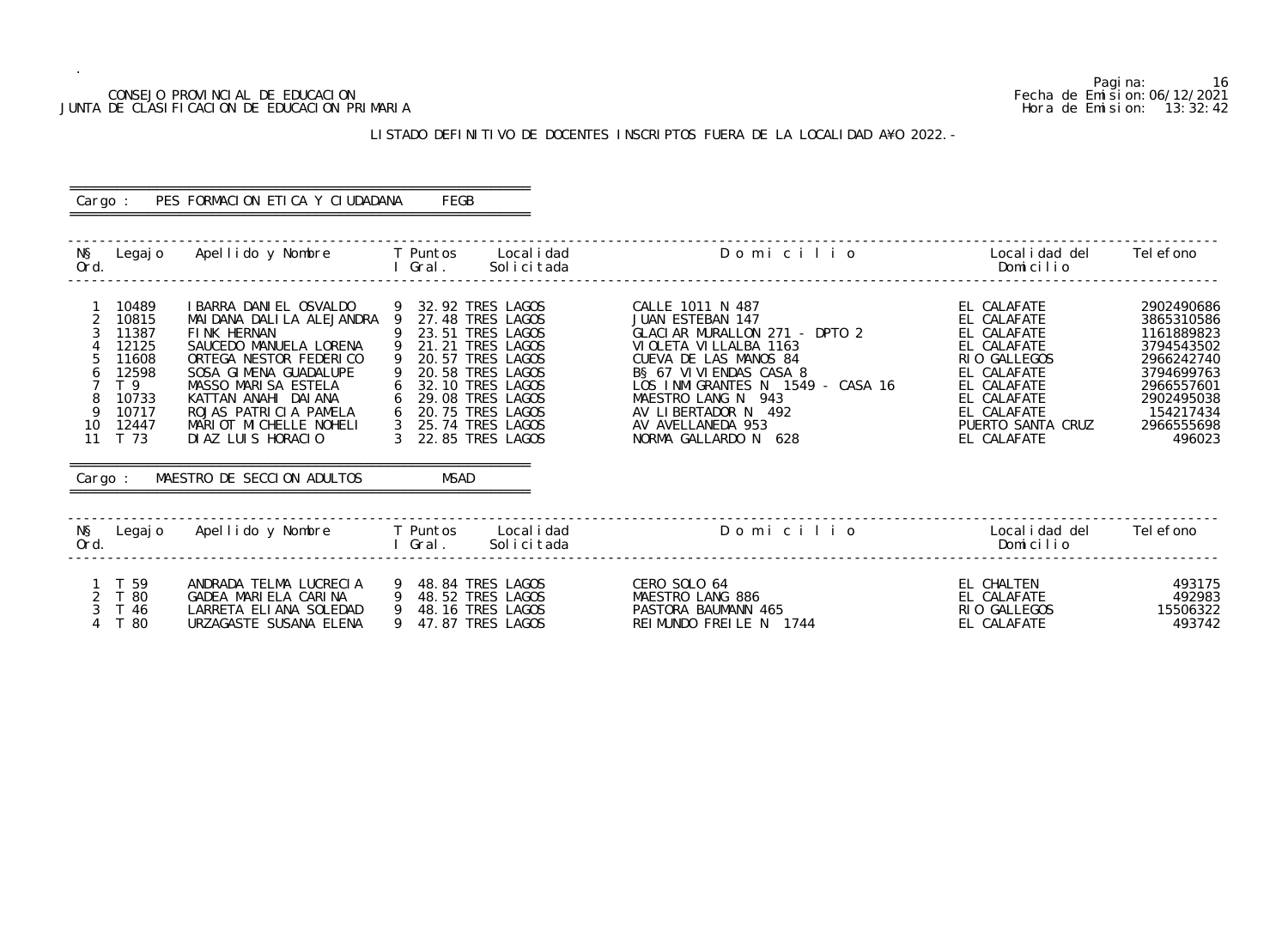#### CONSEJO PROVINCIAL DE EDUCACION Fecha de Emision:06/12/2021 JUNTA DE CLASIFICACION DE EDUCACION PRIMARIA Hora de Emision: 13:32:42

#### ========================================================== Cargo : MAESTRO DE SECCION ADULTOS MSAD

#### LISTADO DEFINITIVO DE DOCENTES INSCRIPTOS FUERA DE LA LOCALIDAD A¥O 2022.-

==========================================================

| NŞ<br>Ord.                                                                                                                    | Legaj o                                                                                                                                                                                                                                       | Apellido y Nombre                                                                                                                                                                                                                                                                                                                                                                                                                                                                                                                                                                                  |   | T Puntos<br>Gral. | Local i dad<br>Solicitada                                                                                                                                                                                                                                                                                                                                                                                                                                                                             | Domicilio                                                                                                                                                                                                                                                                                                                                                                                                                                                                                                                                                                | Local i dad del<br>Domicilio                                                                                                                                                                                                                                                                                                                                                                                     | Tel efono                                                                                                                                                                                                                                                                                                   |
|-------------------------------------------------------------------------------------------------------------------------------|-----------------------------------------------------------------------------------------------------------------------------------------------------------------------------------------------------------------------------------------------|----------------------------------------------------------------------------------------------------------------------------------------------------------------------------------------------------------------------------------------------------------------------------------------------------------------------------------------------------------------------------------------------------------------------------------------------------------------------------------------------------------------------------------------------------------------------------------------------------|---|-------------------|-------------------------------------------------------------------------------------------------------------------------------------------------------------------------------------------------------------------------------------------------------------------------------------------------------------------------------------------------------------------------------------------------------------------------------------------------------------------------------------------------------|--------------------------------------------------------------------------------------------------------------------------------------------------------------------------------------------------------------------------------------------------------------------------------------------------------------------------------------------------------------------------------------------------------------------------------------------------------------------------------------------------------------------------------------------------------------------------|------------------------------------------------------------------------------------------------------------------------------------------------------------------------------------------------------------------------------------------------------------------------------------------------------------------------------------------------------------------------------------------------------------------|-------------------------------------------------------------------------------------------------------------------------------------------------------------------------------------------------------------------------------------------------------------------------------------------------------------|
| 6<br>8<br>9<br>10<br>12<br>13<br>14<br>15<br>16<br>17<br>18<br>19<br>20<br>21<br>22<br>23<br>24<br>25<br>26<br>27<br>28<br>29 | <b>TAD 20</b><br>T 80<br>T <sub>9</sub><br>T 6<br>T 62<br>T 73<br>-90<br>- 80<br>80<br>86<br><b>TAD 11</b><br>ි 89<br>- 89<br>T 19<br>7447<br>T 59<br>T <sub>9</sub><br>T 59<br>T 80<br>T 73<br>T 83<br>T 47<br>T 78<br>T 9<br>T <sub>2</sub> | MOLINA ROBERTO ANTONIO<br>WEISSKOPF VIVIANA<br>OJEDA NATALIA VANESA<br>PALLERO DANIELA PAOLA<br>NU EZ RENE RAFAEL<br>LARROSA ERICA ANALIA<br>SAAVEDRA NANCY LILIANA<br>GIMENEZ PATRICIA J<br>VAZQUEZ ADELA BEATRIZ<br>ROCA ANALIA LUCRECIA<br>SCHNABL ROSA MARIA<br>CONDORI LUIS RUBEN<br>AGUIRRE CLAUDIA PATRICIA<br>GOMEZ ANA LIA<br>NU¥EZ CARINA DELSI<br>OLI VERA ANALI A BEATRIZ<br>VIVEROS ALICIA<br>CORBALAN MARIA EUGENIA<br>LUNA MIRTA NOEMI<br>RUEDA ELIAS DARDO<br>PRUYAS JORGE ALBERTO<br>ROMERO NI LDA ROSA<br>PEREZ JORGE OMAR<br>MUTIS CECILIA MARTA<br>SABATTINI MARIA ALEJANDRA 9 | 9 | 44.50 TRES        | 47.35 TRES LAGOS<br>46.60 TRES LAGOS<br>46.50 TRES LAGOS<br>46.15 TRES LAGOS<br>46.14 TRES LAGOS<br>46.10 TRES LAGOS<br>45.86 TRES LAGOS<br>45.82 TRES LAGOS<br>45.67 TRES LAGOS<br>45.60 TRES LAGOS<br>45.55 TRES LAGOS<br>45.39 TRES LAGOS<br>45.32 TRES LAGOS<br>44.97 TRES LAGOS<br>44.92 TRES LAGOS<br>44.88 TRES LAGOS<br>44.84 TRES LAGOS<br>44.75 TRES LAGOS<br>44.54 TRES LAGOS<br>LAGOS<br>44.46 TRES LAGOS<br>44.25 TRES LAGOS<br>44.08 TRES LAGOS<br>44.05 TRES LAGOS<br>43.74 TRES LAGOS | LLAO LLAO 65<br>B MANANTIALES CALLE 84 N 3126<br>RIO SANTA CRUZ 1862<br>GDOR. MAYER N<br>366<br>HERNAN CORTES N 2457<br>AVDA. PERON N 1819<br>AV PERON 145<br>310<br>CALLE 364 N<br>PUNTA BANDERA N 1793<br><b>MI TRE 569</b><br>AV. LIBERTADOR N 2520<br>GOB GREGORES 1442<br>CALLE 603 A N 1244<br>CORDOBA N 368 DPTO 6<br>PUNTA BANDERA 1833<br>LLAO LLAO 65<br>CALLE 3019 N§3180<br>LOS CHARITOS 88<br>RIO SANTA CRUZ N 1967<br>AVDA PERON N<br>1897<br>CURUPAYTI N 343<br>25 DE MAYO 77<br>PASAJE TELLIER N<br>251<br>NAPOLEON IRUSTA N<br>133<br>FRANK LEWIS N 155 | EL CHALTEN<br>EL CALAFATE<br>EL CALAFATE<br>CTE. LUIS PIEDRABUENA<br>RIO GALLEGOS<br>EL CALAFATE<br>RIO GALLEGOS<br>EL CALAFATE<br>EL CALAFATE<br>CTE. LUIS PIEDRABUENA<br>EL CALAFATE<br>EL CALAFATE<br>EL CALAFATE<br>RIO GALLEGOS<br>EL CALAFATE<br>EL CHALTEN<br>EL CALAFATE<br>EL CHALTEN<br>EL CALAFATE<br>EL CALAFATE<br>RIO GALLEGOS<br>RIO GALLEGOS<br>RIO GALLEGOS<br>EL CALAFATE<br>PUERTO SANTA CRUZ | 2966512294<br>495929<br>1161800327<br>497018<br>2966432904<br>493404<br>427330<br>2966329718<br>493671<br>497315<br>491019<br>496274<br>2966562254<br>436498<br>2966542851<br>2966512186<br>2966526629<br>2966666044<br>2966591297<br>493458<br>2966429511<br>15417761<br>2966426609<br>491599<br>292406015 |

Pagina: 17<br>Fecha de Emision: 06/12/2021<br>Hora de Emision: 13:32:42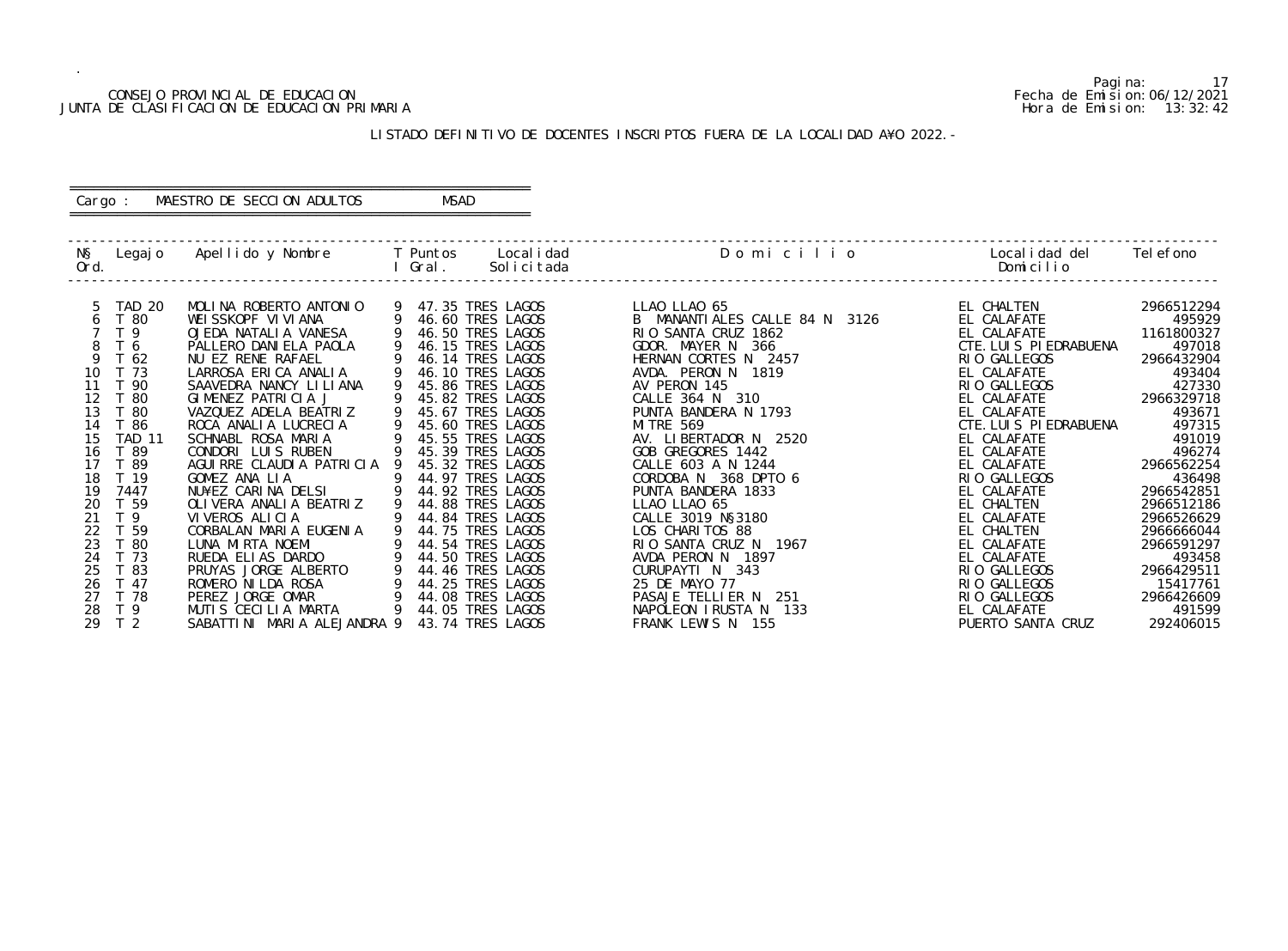#### CONSEJO PROVINCIAL DE EDUCACION Fecha de Emision:06/12/2021 JUNTA DE CLASIFICACION DE EDUCACION PRIMARIA Hora de Emision: 13:32:43

#### ========================================================== Cargo : MAESTRO DE SECCION ADULTOS MSAD

#### LISTADO DEFINITIVO DE DOCENTES INSCRIPTOS FUERA DE LA LOCALIDAD A¥O 2022.-

==========================================================

| NŞ<br>Ord. | Legaj o          | Apellido y Nombre                          |   | T Puntos<br>Gral. | Local i dad<br>Solicitada            | Domicilio                              | Local i dad del<br>Domicilio          | Tel efono              |
|------------|------------------|--------------------------------------------|---|-------------------|--------------------------------------|----------------------------------------|---------------------------------------|------------------------|
| 30         | 7373             | ROTONDA ALEJANDRA MABEL                    |   |                   | 9 43.45 TRES LAGOS                   | CALLE 364 N 136                        | EL CALAFATE                           | 2966487909             |
| 31         | T 59             | HERNANDEZ FERNANDA VALERI 9                |   |                   | 43.44 TRES LAGOS                     | LOS HUEMULES 152                       | EL CHALTEN                            | 2966270098             |
| 32         | T 9              | MASSO MARISA ESTELA                        | 9 |                   | 43.25 TRES LAGOS                     | LOS INMIGRANTES N<br>1549 - CASA 16    | EL CALAFATE                           | 2966557601             |
| 33         | T 89             | YA¥EZ OSTINELLI LEANDRO J 9                |   |                   | 43.12 TRES LAGOS                     | 25 DE MAYO N 253 - DTO 2               | EL CALAFATE                           | 2966343878             |
| 34         | T 89             | VERA I SABEL JOVI TA                       | 9 |                   | 42.76 TRES LAGOS                     | EGIDIO FERUGLIO 61                     | EL CALAFATE                           | 491288                 |
| 35         | T 84             | CARDENAS EDGARDO GUI LLERM 9               |   |                   | 41.78 TRES LAGOS                     | B GUEMES MZA 188 C 06                  | LAS HERAS                             | 154744760              |
| 36         | T <sub>2</sub>   | CHACOMA FANY ROSA                          |   |                   | 41.72 TRES LAGOS                     | CORDOBA 1027                           | PUERTO SANTA CRUZ                     | 2966312384             |
| 37         | T 39             | FLORES HEBE ROSSANA                        |   |                   | 41.57 TRES LAGOS                     | MIGUEL ARISTIZABAL N 2423              | RIO GALLEGOS                          | 2966352830             |
| 38         | T 28             | VILLANUEVA RAMON ALBERTO 9                 |   |                   | 41.40 TRES LAGOS                     | B ROTARY 23 CASA N 163                 | $C.$ OLIVIA - $C.$ SECO               | 2974328617             |
| 39         | T <sub>9</sub>   | BARRIOS LUCIA ARIELA                       | 9 |                   | 41.13 TRES LAGOS                     | LOS ANTIGUOS 11                        | EL CALAFATE                           | 2966513203             |
| 40         | 33               | DI AZ ROSA MAGDALENA                       |   |                   | 41.03 TRES LAGOS                     | CALLE 31 C19 BøPATAGONIA               | RIO GALLEGOS                          | 2966587992             |
| 41         | T 36             | ALVAREZ SELEDONIO                          |   |                   | 41.02 TRES LAGOS                     | PTE PERON 726                          | $C.$ OLIVIA - $C.$ SECO               | 2974947557             |
| 42         | 9637             | ORTIZ CALIVAR PAOLA YANIN 9                |   |                   | 40.48 TRES LAGOS                     | LAGO DEL DESIERTO                      | EL CHALTEN                            | 493129                 |
| 43         | T <sub>2</sub>   | BURGOS LEONOR NELIDA                       |   |                   | 40.28 TRES LAGOS                     | AVELLANEDA N 953                       | PUERTO SANTA CRUZ                     | 2966644788             |
| 44         | T 73             | PLAZA ELIZABETH                            |   |                   | 40.17 TRES LAGOS                     | JOSE FORMENTI N 265                    | EL CALAFATE                           | 2994748776             |
| 45         | 7369             | OLIVA KARINA LORENA                        |   |                   | 40.15 TRES LAGOS                     | CALLE 366 N§140                        | EL CALAFATE                           | 2614164772             |
| 46         | T <sub>9</sub>   | CARLOS QUI ROGA CLAUDI A                   |   |                   | 40.01 TRES LAGOS                     | CALLE 366 CASA 170                     | EL CALAFATE                           | 2966529908             |
| 47         | T <sub>13</sub>  | WILCHES DANIELA INES                       |   |                   | 39.89 TRES LAGOS                     | A. STORNI 89                           | $C.$ OLIVIA - $C.$ SECO               | 2974161930             |
| 48         | TAD <sub>9</sub> | ROJAS MIRTA CRISTINA                       |   |                   | 39.69 TRES LAGOS                     | URQUIZA 835                            | PUERTO SAN JULIAN                     | 414467                 |
| 49         | T 29             | CANTERO HECTOR LEON                        |   |                   | 39.29 TRES LAGOS                     | ALFONSINA STORNI 89                    | $C.$ OLIVIA - C. SECO                 | 2974855060             |
| 50         | T <sub>9</sub>   | TORREZ FABIAN                              |   |                   | 39.07 TRES LAGOS                     | ECHEVERRIA 1005                        | EL CALAFATE                           | 2966321364             |
| 51<br>52   | $T$ 41           | LERMA CAROLINA GRACIELA                    |   |                   | 38.72 TRES LAGOS<br>38.71 TRES LAGOS | BATALLA PTO ARGENTINO N 155            | RIO GALLEGOS                          | 2966433888             |
| 53         | 8018             | VEGA VILMA MABEL<br>FERNANDEZ LUIS ALBERTO |   |                   | 38.57 TRES LAGOS                     | DON BOSCO 134 DEPTO 1                  | RIO GALLEGOS<br>CTE. LUIS PIEDRABUENA | 15607491               |
| 54         | 9360<br>T. 80    | AVILA MARIA BELEN                          |   |                   | 38.42 TRES LAGOS                     | AV ESPA A N 168 - DPTO 2<br>0S0RI0 176 | EL CALAFATE                           | 1563573478<br>15543306 |

Pagina: 18<br>Fecha de Emision: 06/12/2021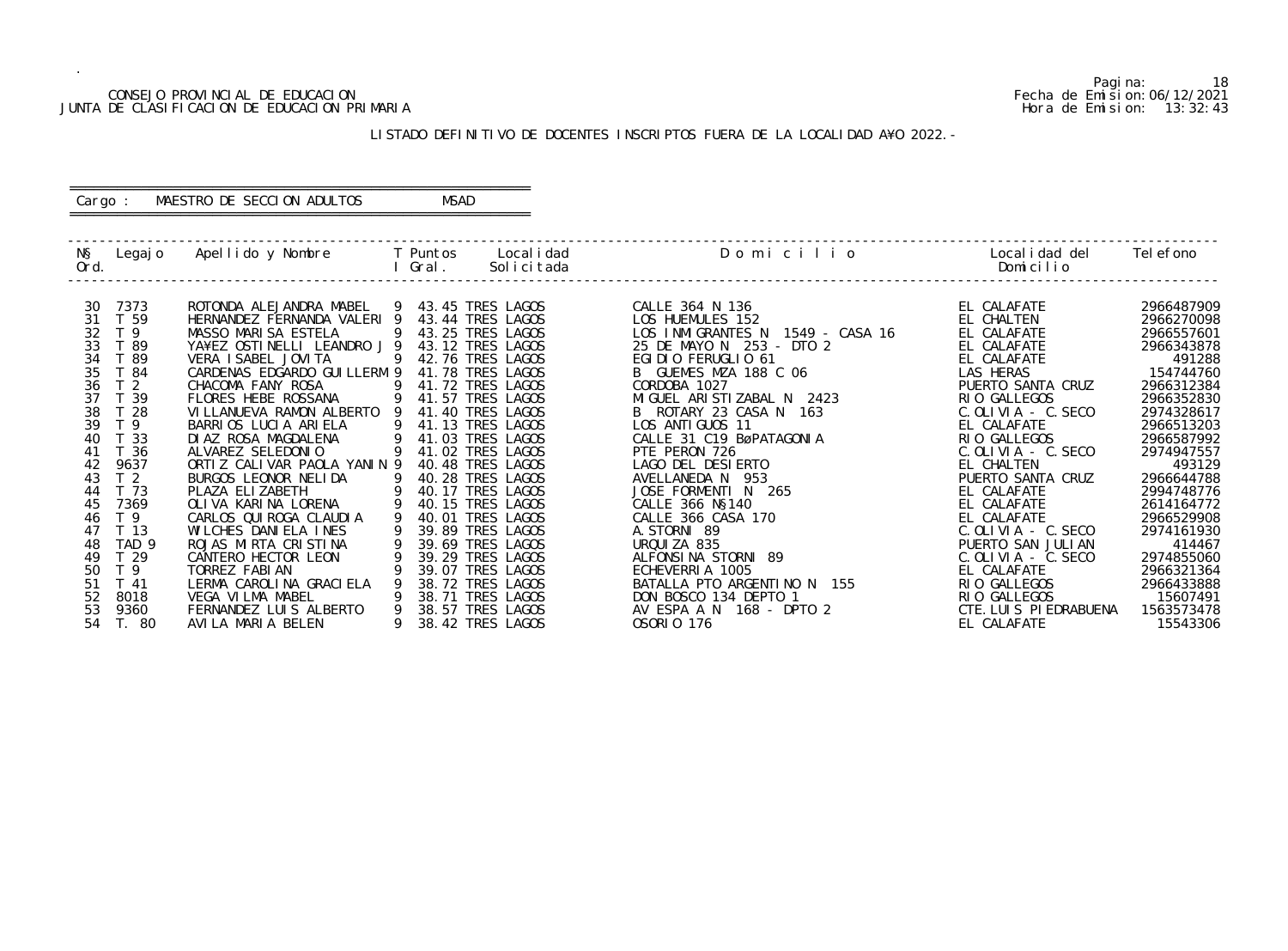#### CONSEJO PROVINCIAL DE EDUCACION Fecha de Emision:06/12/2021 JUNTA DE CLASIFICACION DE EDUCACION PRIMARIA Hora de Emision: 13:32:43

#### ========================================================== Cargo : MAESTRO DE SECCION ADULTOS MSAD

#### LISTADO DEFINITIVO DE DOCENTES INSCRIPTOS FUERA DE LA LOCALIDAD A¥O 2022.-

==========================================================

| NŞ<br>Ord. | Legaj o        | Apellido y Nombre           |     | T Puntos<br>Gral. | Local i dad<br>Solicitada | Domicilio                             | Local i dad del<br>Domicilio | Tel efono  |
|------------|----------------|-----------------------------|-----|-------------------|---------------------------|---------------------------------------|------------------------------|------------|
| 55         | T 59           | MARTORANO CAROLINA ANA      |     |                   | 38.39 TRES LAGOS          | COMANDANTE ARRUA 371                  | EL CHALTEN                   | 2966721805 |
| 56         | 9450           | COLASSO ANA LAURA           |     |                   | 38.14 TRES LAGOS          | RI CARDO ARBILLA 85                   | EL CHALTEN                   | 493297     |
| 57         | T 80           | OVEJERO NANCY GABRI ELA     | 9   |                   | 37.89 TRES LAGOS          | 7 DE DICIEMBRE 134                    | EL CALAFATE                  | 2966602911 |
| 58         | 9863           | AVACA SILVANA DEL CARMEN 9  |     |                   | 37.50 TRES LAGOS          | GRI SELDA PI¥EI RO 651                | EL CALAFATE                  | 15499129   |
| 59         | 6789           | PASTOR ALEJANDRA GABRIELA 9 |     |                   | 37.34 TRES LAGOS          | MASCARELLO 58 DPTO 2                  | RIO GALLEGOS                 | 2966576673 |
| 60         | T <sub>9</sub> | MOYANO ROMERO MARIA LAURA 9 |     |                   | 37.23 TRES LAGOS          | VICTOR AVENDA¥O 671                   | EL CALAFATE                  | 2966241658 |
| 61         | 7870           | LLAMPA GLADYS NOEMI         | -9  |                   | 37.16 TRES LAGOS          | PARAJE FUENTES DEL COYLE              | FUENTES DEL COYLE            | 15478169   |
| 62         | 6698           | LAGORIO NAHUEL MATIAS       | -9  |                   | 36.90 TRES LAGOS          | INDEPENDENCIA 2748                    | EL CALAFATE                  | 2966389011 |
| 63         | T 73           | RASJIDO CAROLINA ELIZABET 9 |     |                   | 36.81 TRES LAGOS          | PREFECTURA NAVAL 2316 B LAGO ARG      | EL CALAFATE                  | 496689     |
| 64         | 8417           | LEGUNDA JULIA PETRONA       | - 9 |                   | 36.63 TRES LAGOS          | RECONQUISTA 491                       | RIO GALLEGOS                 | 15660630   |
| 65         | T 80           | FIESTAS MARTINEZ SARA LIA 9 |     |                   | 36.58 TRES LAGOS          | LUIS BAHAMONDE 297                    | EL CALAFATE                  | 2966458358 |
| 66         | 10413          | GASPAR BARRIOS NELSON DAV 9 |     |                   | 35.40 TRES LAGOS          | PUNTA BANDERA 1863 DPTO 1             | EL CALAFATE                  | 2966751274 |
| 67         | 9800           | SEGURA CYNTHI A FERNANDA    |     |                   | 35.15 TRES LAGOS          | CALLE 1011 Nø 487                     | EL CALAFATE                  | 2966625569 |
| 68         | 9065           | BIDAN ZUBIRIA AMANCAY       |     |                   | 35.07 TRES LAGOS          | LIONEL TERRAY 173                     | EL CHALTEN                   | 493343     |
| 69         | 10157          | CANCHI FANNY DEL MILAGRO    |     |                   | 34.14 TRES LAGOS          | CERRO SOLO N 12 - EL CHALTEN          | EL CHALTEN                   | 2962493128 |
| 70         | 10046          | TERRAZAS BARBARA LORENA     |     |                   | 33.22 TRES LAGOS          | LAS GUINDAS 570                       | EL CALAFATE                  | 1162625831 |
|            | 9341           | ARCE GUSTAVO JAVI ER        |     |                   | 32.50 TRES LAGOS          | COMANDANTE ESPORA N<br>360 CABA A N 7 | EL CALAFATE                  | 494327     |
| 72         | 10610          | FLORES ANA MARIA BELEN      |     |                   | 32.18 TRES LAGOS          | PASAJE ZUMALACARREGUI 471             | RIO GALLEGOS                 | 2966219701 |
| 73         | 10679          | TABARES CLAUDIA ANDREA      |     |                   | 32.12 TRES LAGOS          | CALLE 5012 Nø126                      | EL CALAFATE                  | 2966459618 |
| 74         | 7847           | FERNANDEZ CARLOS ALBERTO    |     |                   | 31.46 TRES LAGOS          | <b>ROCA 267</b>                       | GOBERNADOR GREGORES          | 15673111   |
| 75         | 10084          | SILVA JUAN MARCELO          |     |                   | 30.34 TRES LAGOS          | JUAN PERON 1732                       | EL CALAFATE                  | 4801092    |
| 76         | 10701          | SERRANO CRISTIAN FABIAN     |     |                   | 29.54 TRES LAGOS          | JUJUY 550                             | RIO GALLEGOS                 | 2966592819 |
| 77         | 11203          | ORELLANA MARIA JOSEFINA     | 9   |                   | 29.14 TRES LAGOS          | ROCA 2488                             | EL CALAFATE                  | 2962411001 |
| 78         | 11745          | TORRES MARIELA ROSANA       | 9   |                   | 28.70 TRES LAGOS          | ALVEAR 1739                           | RIO GALLEGOS                 | 2966249219 |
| 79         | 9644           | ARIAS VILLEGAS MARIELA LO 9 |     |                   | 28.45 TRES LAGOS          | FAGNANO 1743                          | EL CALAFATE                  | 2966340837 |

Pagina: 19<br>Fecha de Emision: 06/12/2021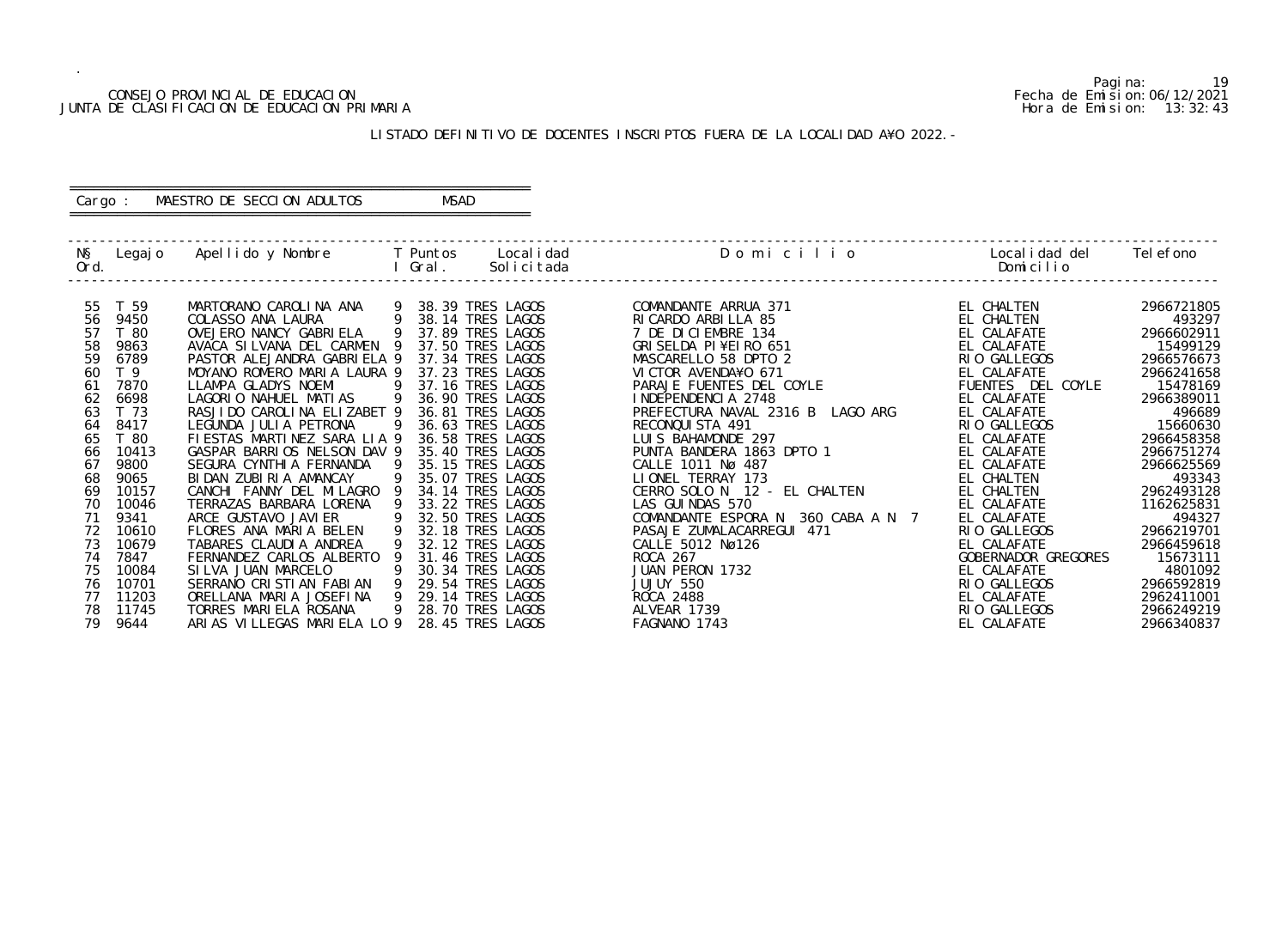#### LISTADO DEFINITIVO DE DOCENTES INSCRIPTOS FUERA DE LA LOCALIDAD A¥O 2022.-

20<br>Fecha de Emision: 06/12/2021 CONSEJO PROVINCIAL DE EDUCACION Fecha de Emision:06/12/2021 JUNTA DE CLASIFICACION DE EDUCACION PRIMARIA Hora de Emision: 13:32:44 o Localidad del Telefono<br>Domicilio ------------------------------------------------------------------------------------------------------------------------------------------------- ------------------------------------------------------------------------------------------------------------------------------------------------- Localidad del<br>Domicilio ------------------------------------------------------------------------------------------------------------------------------------------------- ------------------------------------------------------------------------------------------------------------------------------------------------ o Localidad del<br>Domicilio -------------------------------------------------------------------------------------------------------------------------------------------------

| Cargo :                                   | MAESTRO DE SECCION ADULTOS                                                          | MSAD                                                            |                                                    |                                            |                                        |
|-------------------------------------------|-------------------------------------------------------------------------------------|-----------------------------------------------------------------|----------------------------------------------------|--------------------------------------------|----------------------------------------|
| NŞ<br>Legaj o<br>Ord.                     | Apellido y Nombre                                                                   | T Puntos<br>Local i dad<br>Solicitada<br>I Gral.                | Domicilio                                          | Local i dad del<br>Domicilio               | Tel efono                              |
| 11039<br>80<br>10939<br>81<br>82<br>11338 | JUAREZ VICTOR HUGO<br>GUTI ERREZ LAURA BEATRIZ 9 28.25 TRES LAGOS<br>SAURA CASANDRA | 9 28.27 TRES LAGOS<br>9 26.49 TRES LAGOS                        | ALVEAR 1739<br>LOS MIMBRES 118<br>CALLE 701 Nø3422 | RIO GALLEGOS<br>EL CALAFATE<br>EL CALAFATE | 3841413709<br>2902417862<br>1157019351 |
| Cargo :                                   | MAE. ESP. FLORICULT., HUERTA Y JARDIN HJAR                                          |                                                                 |                                                    |                                            |                                        |
| NŞ<br>Ord.                                | Legajo Apellido y Nombre     T Puntos                                               | Local i dad<br>I Gral.<br>Solicitada                            | Domicilio                                          | Local i dad del<br>Domicilio               | Tel efono                              |
| 1 10888                                   | OLGUIN ANALIA ESTHER                                                                | 3 14.36 TRES LAGOS                                              | CALLE 926 N 575                                    | EL CALAFATE                                | 2966722806                             |
| Cargo :                                   | PES DE FORMACION PARA EL TRABAJO                                                    | FTAD                                                            |                                                    |                                            |                                        |
| NŞ<br>Legaj o<br>Ord.                     | Apellido y Nombre                                                                   | <b>Example T</b> Puntos<br>Local i dad<br>Solicitada<br>I Gral. | Domicilio                                          | Local i dad del<br>Domicilio               | Tel efono                              |
| 1 10489                                   | I BARRA DANI EL OSVALDO                                                             | 9 32.92 TRES LAGOS                                              | CALLE 1011 N 487                                   | EL CALAFATE                                | 2902490686                             |